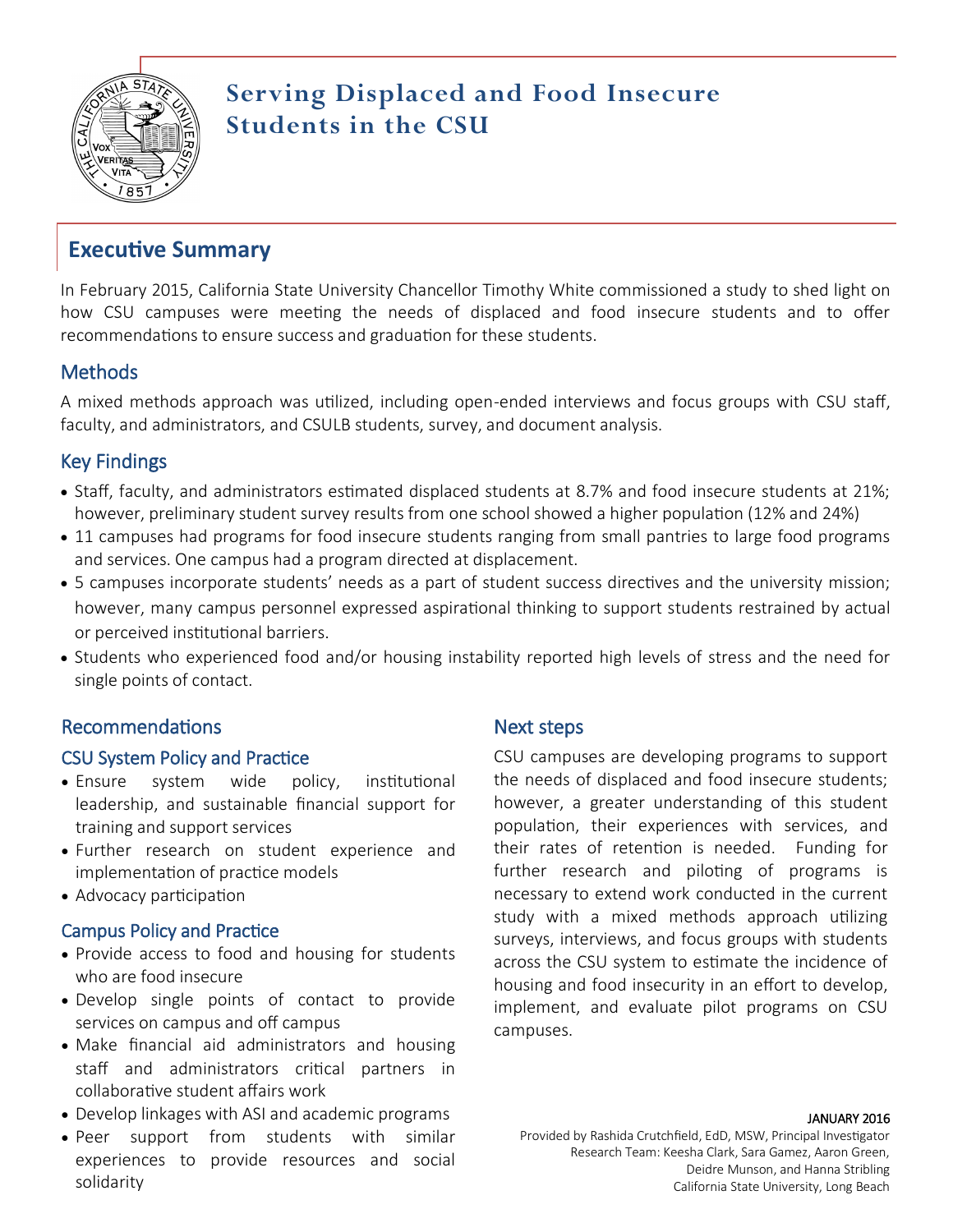# Serving Displaced and Food Insecure

### **Context**

Students who experience food insecurity and housing displacement are invisible, and there is very little research on this student population. While 56,588 students nationally and about 10,000 students in California identified themselves as independent homeless youth $1$  on their Free Application for Federal Student Aid in 2013-2014 (U.S. Department of Education unpublished data), this is undoubtedly a low count. Many students are unaware of the status designation, are unwilling to designate themselves as homeless, or become homeless after the FAFSA is completed. The number of students who experience food insecurity  $\sim$ is unknown. What little research is available on food security for students suggests that many college students are struggling with food insecurity, and they may not realize food assistance is available (Patton-López, López-Cevallos, Cancel-Tirado, & Vazquez, 2014; Privitera & Creary, 2013). The experience of student hunger has become normalized as the ordinary and expected *starving student*, thus minimizing the problem of students struggling to eat nutritious meals each day (Patton-Lopez et al., 2014) with approximately two million students residing in households eligible for food assistance from the Supplemental Nutrition Assistance Program (SNAP) (known in California as CalFresh) in the United States (Cady, 2014).

# Methods

- Mixed methods utilizing open-ended interviews, survey, and document analysis
- Online survey of staff, faculty, and administrators (N=99)
- Qualitative interviews with staff, faculty, and administrators (N=92)
- Four on-campus focus groups with staff, faculty, and administrators (N= 23)
- Online survey of CSU Long Beach students (N  $=1.039$
- Focus groups and interviews with CSU Long Beach students (N=16)
- Analysis of campus websites and student support service documents of programs to address food security, housing stability, and emergency funds for students

# Findings

# Institutional and Student Perceptions of the Problem

Data from staff, faculty, and administrators showed strategies and philosophical approaches to support students experiencing displacement and food insecurity (Qualitative data supplemented in Appendix D).

Incorporation of student needs as a part of the student success directives and the university mission; actively seeking and developing strategies Five campuses with expansive programs specifically designed to address support for students experiencing food insecurity and/or displacement described purposeful program development processes that were based on specific perception of their environment (Appendix A). These programs often began as a product of a clear perception of the need, institutional support at all levels, and an investment of time and financial support for services.

 $^{2}$ Food security is defined by indicators as directed by the USDA (2015)

<sup>&</sup>lt;sup>1</sup>This report uses the education sub-title McKinney-Vento Act's definitions of homeless, which includes youth who lack a fixed, regular, and adequate nighttime residence; and unaccompanied, which includes youth not in the physical custody of a parent or guardian. It also uses at-risk of homelessness to refer to students whose housing may cease to be fixed, regular, and adequate (20 U.S.C. § 1001 et seq., 42 U.S.C. §11434a(2)(A); 42 U.S.C. §11434a(6).

[http://www.ers.usda.gov/topics/food](http://www.ers.usda.gov/topics/food-nutrition-assistance/food-security-in-the-us/definitions-of-food-security.aspx)-nutrition-assistance/food-security-in-the-us/definitions-of-food-security.aspx

High food security—Households had no problems, or anxiety about, consistently accessing adequate food.

Marginal food security—Households had problems at times, or anxiety about, accessing adequate food, but the quality, variety, and quantity of their food intake were not substantially reduced. Low food security—Households reduced the quality, variety, and desirability of their diets, but the quantity of food intake and normal eating patterns were not substantially disrupted.

Very low food security—At times during the year, eating patterns of one or more household members were disrupted and food intake reduced because the household lacked money and other resources for food.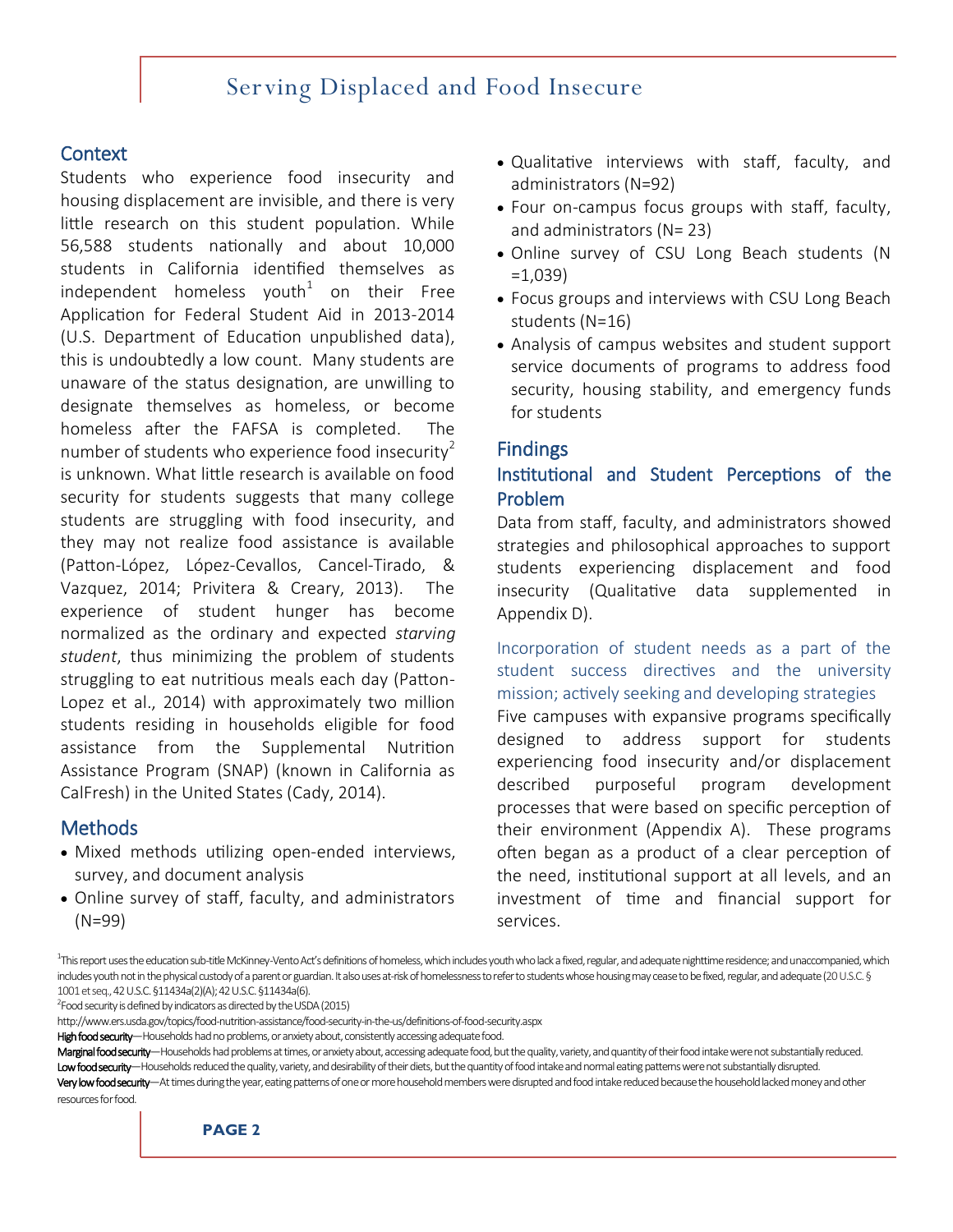*Strategies for serving displaced and food insecure students.* CSUs that had the most expansive programs had key elements that ensured a significant, sustainable, and active program presence for students (Appendix A). There were staff on all campuses who served housing and food insecure students and attempted to highlight the needs to their campuses. For campuses that did not have systems in place, these duties of case management, referrals, and service linkage often came on top of the typical duties of the staff, faculty, or administrator. Personnel in financial aid, Disabled Student Services, counseling services, Education Opportunity Programs, and faculty were

*What we can do is provide a level of support that lets [students] know that this university genuinely cares about their success, and is willing to do something…(A Dean of Students)*

often gateways where students might disclose their barriers to food and housing and seek support.

Campuses that had extensive programs (Appendix A) also had multi-level administrative and staff support for programs (Presidential or VP level motivator and staff

support) and had expanded infrastructure to link both short- and long-term solutions for students, often with a primary focus on food insecurity. This included ongoing funding and a philosophical approach that incorporated a model that viewed food and housing among many supports needed for student success and retention.

Systemic strategies found most common were food pantries, food vouchers, and participant referrals and linkages for students to community housing facilities or other social service resources. Campuses had a limited response to housing displacement. Appendix B provides a chart of current resources specifically identified for students experiencing housing and food insecurity on each campus. Appendix A provides specific information about extensive service programs for students at Chico, Fresno, Humboldt, Long Beach, and San Bernardino.

One long-term strategy to alleviate food insecurity was enrollment of students for CalFresh (public food assistance). Recently, the Humboldt Housing and Dining Services College Creek Marketplace was approved to have Electronic Benefits Transfer (EBT) -- often known as food stamps -- in one of the campus markets, which will allow students to use CalFresh on campus, the first CSU implementation.

Another long-term strategy was to include designated staff, single points of contact (SPOC), specifically designated to provide services to students experiencing food and housing insecurity.

Students who had SPOC reported feelings of support and connection to the campus community and greater success in staying in college. Further, staff designated to support students with these needs appeared to diminish stigma for students seeking help.

Students who had not made a linkage with a SPOC reported the feeling of solitude or feeling lost on campus.

Many campuses incorporated campus wide student input and often included Associated Students, Inc. as a driver of many campus models. Staff participants *It makes a difference because it doesn't stigmatize you. It does not make you feel like you're walking along with a scarlet letter on your chest.—Annie*

*…I need counseling, I need friends, I need someone to group me or I'm going to get lost and I'm not going to do good because I know I won't if there aren't things to help me.—Terrie* 

reported that students raised awareness of food and housing insecurity, conducted research to demonstrate the need for services, and volunteered or worked as a part of coursework in the implementation of services.

## Expressed aspirational thinking to support students, restrained by actual or perceived institutional barriers

All but one campus had at least one person reported to be responding to the needs of students in food or housing crisis; but the most common response to students with food and housing insecurity was aspirational in thinking and limited in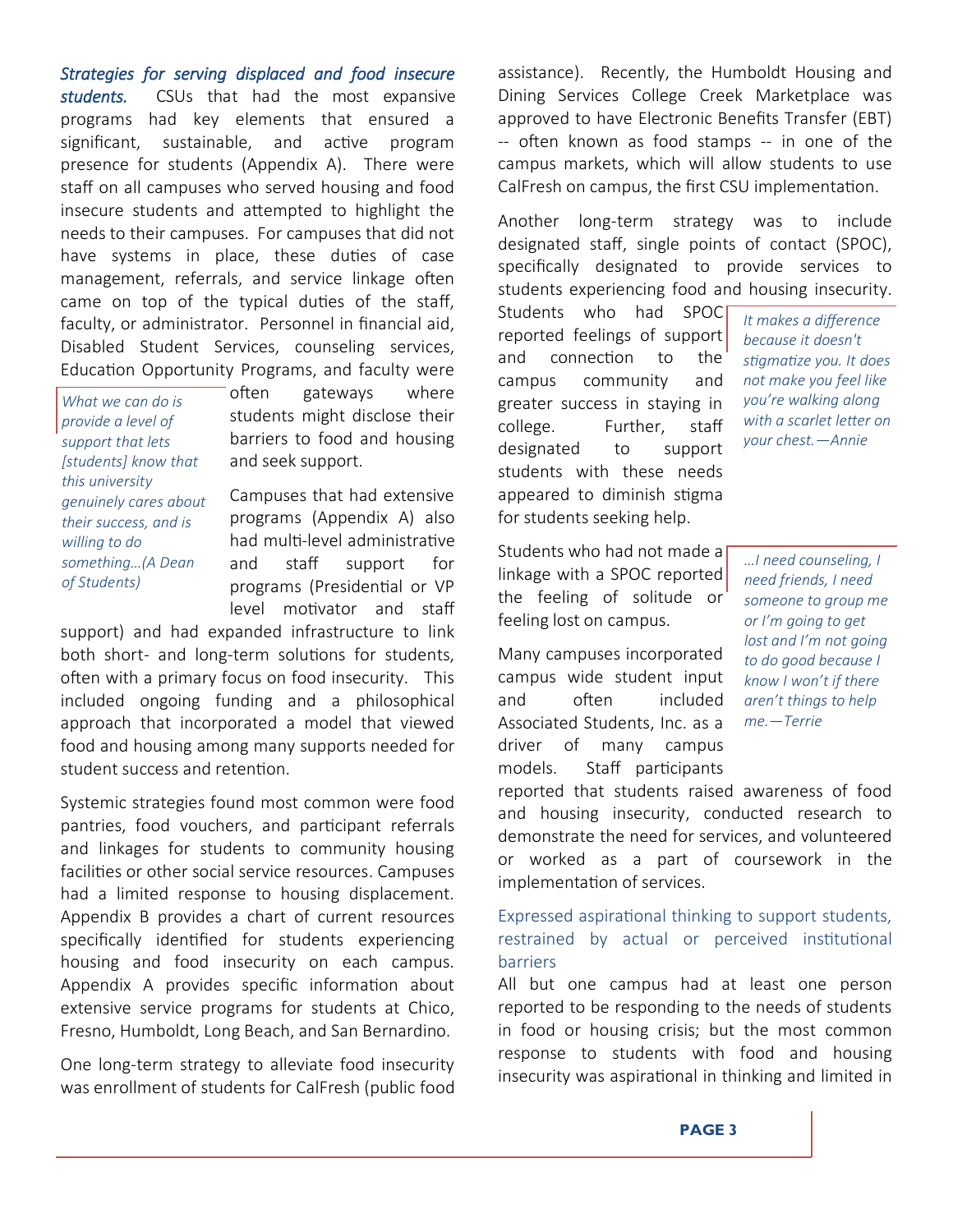*A lot of these conversations take place inside our office with the door shut… I've seen over and over and over again the staff members take their own personal money and many times hundreds of dollars, try to eliminate the food crisis or you know, whatever they can do. It's not really talked about… —A University Staff Person*

practice. Many interviewees recounted instances where they responded to students on a case-by-case basis; however, no systemic or programmatic approach had been employed. Participants articulated a consistent fear that if programs and services were developed, there would not be enough resources to support their needs. They often recounted doing what they could and hoping for the best.

When asked of their knowledge of on-campus or off-campus resources available to students who experience housing instability or food insecurity (Figure 1), 51% of participants had substantial knowledge of support for students; however, 49% said they were in need of more information about how to appropriately support students facing these social issues.

Fig. 1 Describe your knowledge of on or off campus resources for students who experience housing instability or food insecurity



Student participants articulated concerns that some campus personnel did not understand their level of need when displaced. Nikki spoke about discussing with a residential life staff that she had nowhere to go when the dorms closed. Because of a lack of understanding of her situation, Nikki was told that it would not be "fair" to allow her to stay in the dorms.

*When talking about being homeless during breaks - I've tried but it's like, "Well if we do that for you, then we have to do that for everybody." Not everyone is in the same situation and it's like, "Well, we try to treat everyone equally." As much as that sounds good, not everyone…is equal.—Nikki*

*Perceived barriers to addressing needs.* Survey data also suggested that staff, faculty, and administrators perceived that there were barriers to students experiencing homelessness and food insecurity seeking to access services.

*Student awareness of services.* Participants noted a low student awareness of services, lack of methods to identify students needing services, and the lack of knowledge of the population by staff and faculty (Table 1).

Table 1. Staff, faculty, and administrators' perception of the greatest barriers to students experiencing housing instability or food insecurity access the on-campus services

| Students do not know about available services     | 79% |
|---------------------------------------------------|-----|
| Lack of identification method for this student    |     |
| population                                        | 71% |
| Staff and/or faculty lack of knowledge about this |     |
| population                                        | 63% |
| There are not enough services available           | 54% |
| Eligibility for services is prohibitive           | 26% |
| Lack of transportation                            | 26% |

*Potential stigmatization of students.* University representatives recounted great concern for the stigmatization of students who utilize services. Negotiations of whether or not services should be labeled or visible on campus was a paramount issue for staff. They were concerned students would not participate if they worried about being seen as needy.

When students were asked how to deal with the issue of stigma, they suggested while there may be initial hesitation to utilize services, their need for assistance outweighed their fear of stigmatization. The vast majority of the participants said they would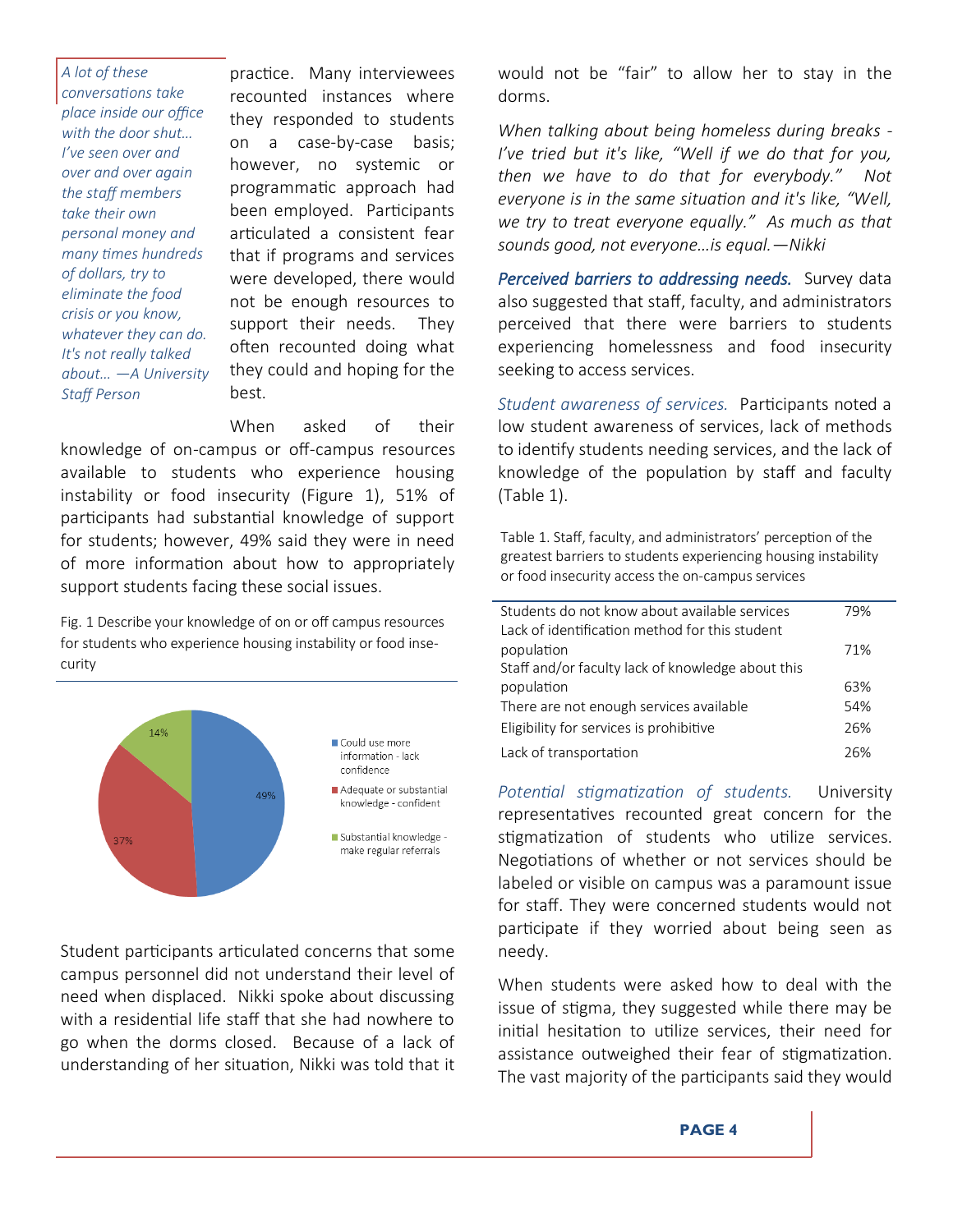use the pantry or other services if readily available. Further, students suggested that the barrier to services was not stigma, but that they did not know services were available.

*I don't think [students] are afraid to ask, I think a lot of times they don't know what to ask, they don't know where to go, they don't know where to start. —Annie*

*Access to financial aid.*  Financial aid administrators (FAAs) and students expressed a clear understanding of the needs for financial aid. The Free Application for Federal Student Aid allows students to designate themselves as

an "unaccompanied homeless youth" or "at risk of homelessness," which allows them to apply for financial aid without the use of parental tax documents. However, some FAAs appeared to be ambivalent about their role—gatekeeper for the taxpayers versus ensuring expedient financial support for students. On one hand, FAAs expressed a commitment to ensure appropriate financial support for students experiencing crises. However, the administrators were, at times, not confident that the students were homeless and, therefore, required documentation to prevent any fraud, though none reported any incidence of fraud. FAAs also feared that they themselves would be audited and needed to show proof of granting independent status for the student that is not required by law.

*Availability of affordable housing.* Most consistently, participants found the issue of housing too insurmountable to address and had thus far taken no action to do so. As an auxiliary funding source, on campus housing was not perceived as an avenue of support for displaced students. The local cost of living and limited dorm availability were often raised as barriers as well.

*Lack of funding.* Staff, faculty, and administrators articulated the need to restrain outreach and promotion of their programs for fear there were too many students in need of services and limited resources. Often, programs and services were the "best kept secret" of the campus because participants saved resources for the students experiencing the most acute crisis.

*Student perception of barriers.* A barrier students cited was the complicated intermingling of social services (i.e. SSI or CalFresh) that have increased eligibility restrictions or that completely end when they enter college. They also spoke about how challenging it could be to utilize public benefits on campus. Six students discussed that they had current use of CalFresh, and several suggested that the ability to utilize Electronic Benefits Transfer

(EBT) -- often known as food stamps -- on campus would lower barriers to easy access' to food.

*I want to know that I am not by myself.— Yvette*

Student participants also

suggested campuses build peer support and linkage among students experiencing food and housing insecurity. Seven students said they wanted to have social support from peers who shared their experiences. All students reported feeling "surprised" that there were students who had experiences similar to their own and suggested the need for linkages.

Perception that addressing the issues of food insecurity or displacement was insurmountable or questioning of the veracity or depth of the problem Participants had differing perceptions of the scope of the problem on their campuses. Administrators on three campuses reported no incidence or singular incidences of housing or food insecurity. On two of those campuses, contradictory reports of housing and food insecurity were given by staff who reported that they consistently provided case-bycase services to students. In some cases, there was a normalizing of the "starving student" as a part of the college vernacular. Some participants suggested, outside of rare circumstances, that students generally have the means to meet their needs, but squander their resources with youthful behavior. For some, there was a concern that the university not "become a social service agency" and that development of some services was outside of the university's purview.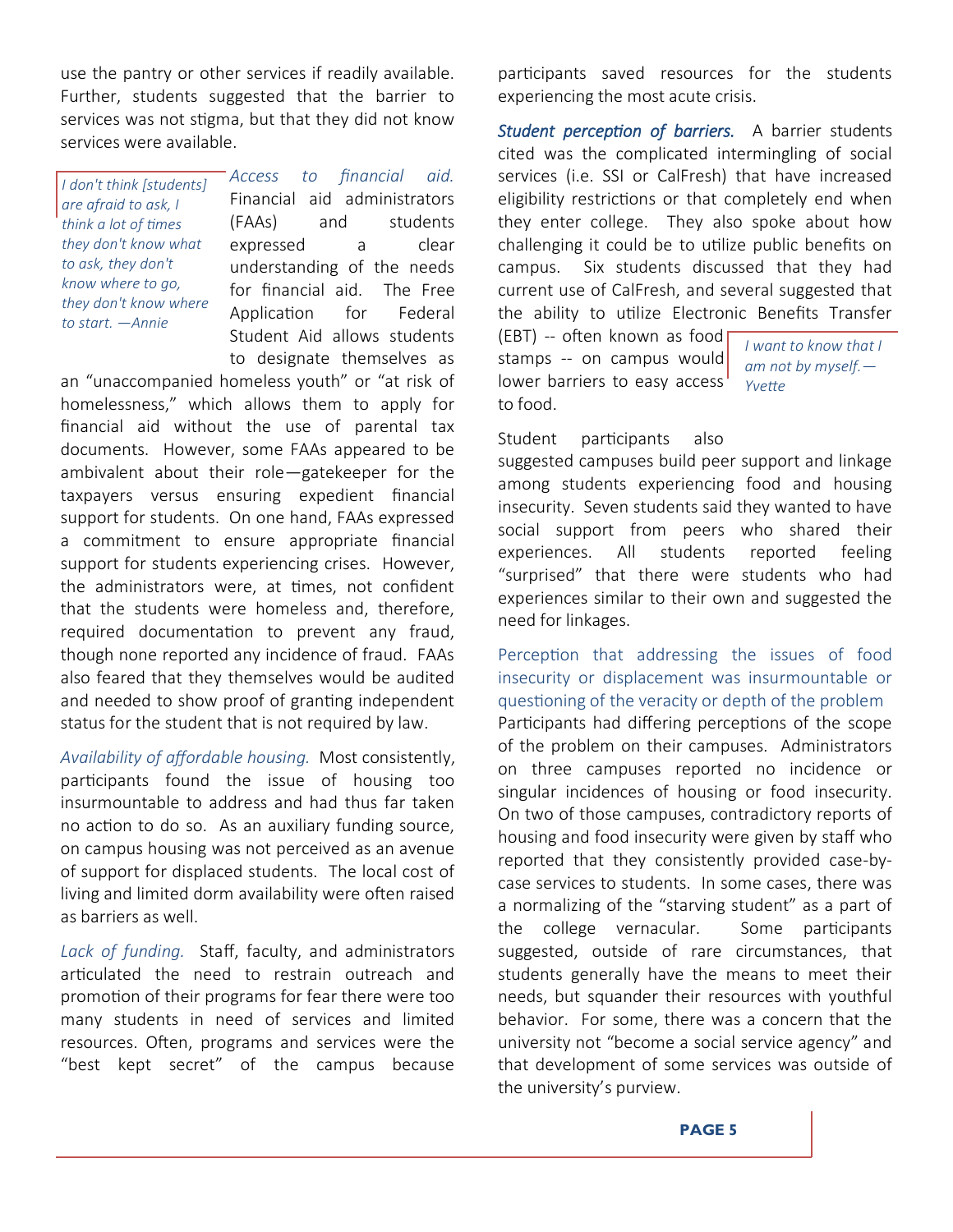Survey data showed that staff, faculty, and administrator participants estimated that the

*I don't think [students] are afraid to ask, I think a lot of times they don't know what to ask, they don't know where to go, they don't know where to start.—Annie*

student populations on their campuses experiencing homelessness and food insecurity to be 8.70% and 21% respectively (Table 2), though no campuses are regularly investigating the actual incidence. Seven campuses had conducted

research to assess food insecurity and one, at the point of this study, reported investigation of the incidence of housing displacement. No research has been conducted on the retention rate of students experiencing these social problems (Table 3).

Table 2. Average of staff, faculty, administrator responses to "In your opinion, what percentage of students"

| Are homeless and unaccompanied? | 8.70% |
|---------------------------------|-------|
| Experience food insecurity?     | 21%   |

Table 3. Average of staff, faculty, administrator responses to "To your knowledge, does your campus track the retention and graduation rates of students who"

|                                | No. | I don't know |
|--------------------------------|-----|--------------|
| Experience food insecurity?    | 54% | 42%          |
| Experience housing insecurity? | 51% | 47%          |

However, preliminary survey results of students suggested the population might be larger. A survey was distributed to a random sample of students of 4,945 CSU Long Beach students. There were 1,039 respondents (21%) and 12% of respondents indicated housing instability and/or food insecurity (Figure 2 and Table 4). This preliminary research provided insight on the needs of students at a large

Fig. 2 Percentage of Students Indicating Food Insecurity



urban campus and begins foundational research on the needs of the student population.

Students who experienced food and/or housing instability reported managing

*I feel like once I get my Bachelor's under my belt, I can just keep moving forward. Inside I think I'm falling apart. —Yvette*

incredible stress, and addressed the issue that stress could be extremely distracting in class while trying to manage the demands of college and personal life.

Table 4. Number of Student Responses to "Places you may have slept at night if you did not have a stable place to live in the past 12 months"

| Temporarily with friends, relatives or other people   |                |
|-------------------------------------------------------|----------------|
| ("couch surfing") WITHOUT parent                      | 46             |
| Temporarily with friends, relatives or other people   |                |
| ("couch surfing") WITH parent                         | 22             |
| In a car, tent, park, bus or train station, abandoned |                |
| building, or other public space WITHOUT parent        | 11             |
| At a motel, in a camper, or 5th wheel WITHOUT parent  | 8              |
| At a shelter, WITHOUT parent                          | 3              |
| Transitional housing or an independent living program |                |
| WITHOUT parent                                        | 2              |
| Transitional housing or an independent living program |                |
| WITH parent                                           | 2              |
| At a shelter, WITH parent                             | $\mathfrak{D}$ |
| In a car, tent, park, bus or train station, abandoned |                |
| building, or other public space WITH parent           | 1              |
| At a motel, in a camper, or 5th wheel WITH parent     | 1              |

# Recommendations

### CSU System Policy and Practice

*Ensure system wide policy, institutional leadership, and sustainable financial support.* Leadership and funding from the Chancellor's Office would facilitate a system-wide commitment. Universities with the largest, most comprehensive programs also had Presidents, Vice Presidents, and Deans of Students who articulated a commitment to students experiencing housing and food insecurity. Current funding appears to be drawn primarily from the President's Office, foundations, ASI funds, and other donations (i.e. unused meals from students). Consistent funding is required.

*Further research on student experience and implementation of practice models.* Campus research of this population has been generally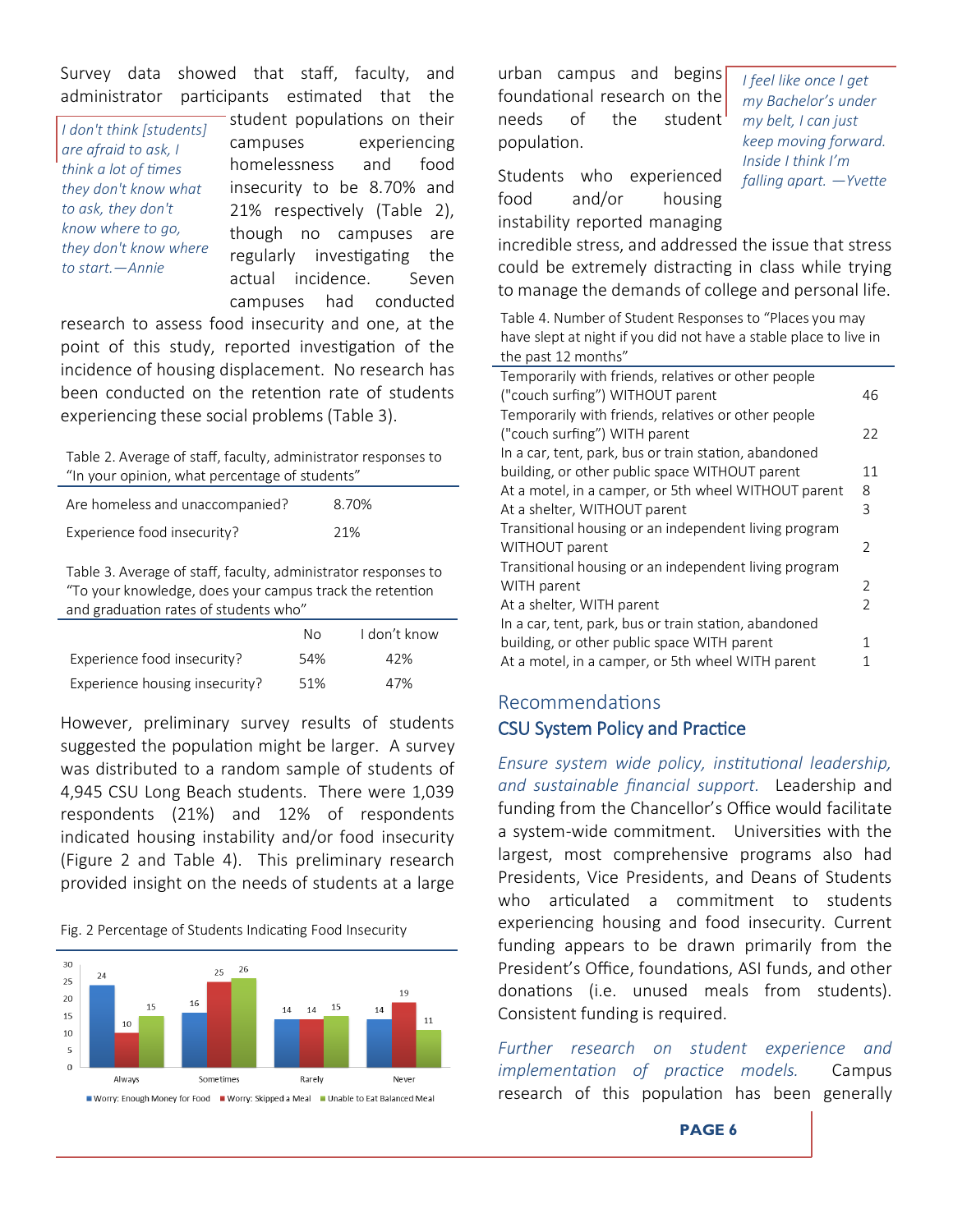minimal and is currently limited to seven campuses. Further, research has largely focused solely on food insecurity; where that research was conducted on campuses, high rates of food insecurity did exist. While the data collection and research undergirds some of the programs, many of the programs have been developed and activated in the last two years. System wide research assessing students' experience will inform ongoing practice.

*Participate in advocacy.* Support is needed for the upcoming reauthorization of the Higher Education Act introduced by U.S. Senator Patty Murray (D-WA) to correct the policy shortcomings for students who experience housing displacement. Further, the CSU can support improvement of CalFresh enrollment policy for students, which can be prohibitive.

### Campus Policy and Practice

*Provide access to food and housing for students who are food insecure.* Meal plans and food pantries can be a critical resource for students. Information on how to develop campus food pantries is available.<sup>3</sup> Long-term strategies to diminish displacement for food insecurity include expanded outreach and enrollment of students for CalFresh utilization of EBT on campus. Increased emergency housing options on and off campus housing (i.e. community agencies and Section 8 enrollment) will provide options for students who are displaced.

# *Develop single points of contact to facilitate connections to services on campus and off campus.*  A contact often could be someone in financial aid, EOP, counseling services, or a Dean of Students office who could act as a SPOC knowledgeable, willing, and able, within the context of their job duties, to make linkages to services on campus. $4$ Several campuses incorporate services for students within other contexts (i.e. EOP or foster care programs), or market the services as accessible just

like any other service, such as financial aid. This strategy appeared to make accessing programs

*Include financial aid administrators and housing staff and administrators as critical partners to student affairs collaborative work.* While the financial applications/implications of campus housing as a separate auxiliary unit is clear, the application of services has to be interlinked with other student affairs. Training should include recent guidelines issued by the U.S. Department of Education to assist financial aid administrators in making determinations of eligibility; this guidance specifically instructs them on their obligation to make determinations, the types of documentation that may be considered, and how to proceed if a youth is unable to produce documentation (U.S. Department of Education, 2016-2015; U.S. Department of Education, 2015).

*Linkages with ASI and academic programs.*  Campuses should include students in the development, implementation, and evaluation of programs. ASI provided leadership on many campuses. Further, universities can incorporate faculty and students in nutrition, social work, public policy, and hospitality management/culinary arts.

*Social supports for students with similar experiences for shared resources and social solidarity.* While no campuses included this strategy, students expressed a strong need for a shared space to connect, normalize, cope, and share resources.

#### Next Steps

Students who face displacement and food insecurity do experience very serious barriers; however, this is not an issue of vulnerability and protection, but one of providing for student well-being as part of a mission for student success. Given support, these students can achieve graduation. Empirically grounded strategies currently in place can be strengthened and new strategies can be developed to match the articulated needs of both the students and the university.

CSU campuses are developing programs to support the needs of displaced and food insecure students;

<sup>3</sup>College and University Food Bank Alliance<http://www.cufba.org>

normative, diminishing stigma.

<sup>4</sup> For more information about how to designate a SPOC, see http://www.naehcy.org/sites/default/files/dl/spoc-tips.docx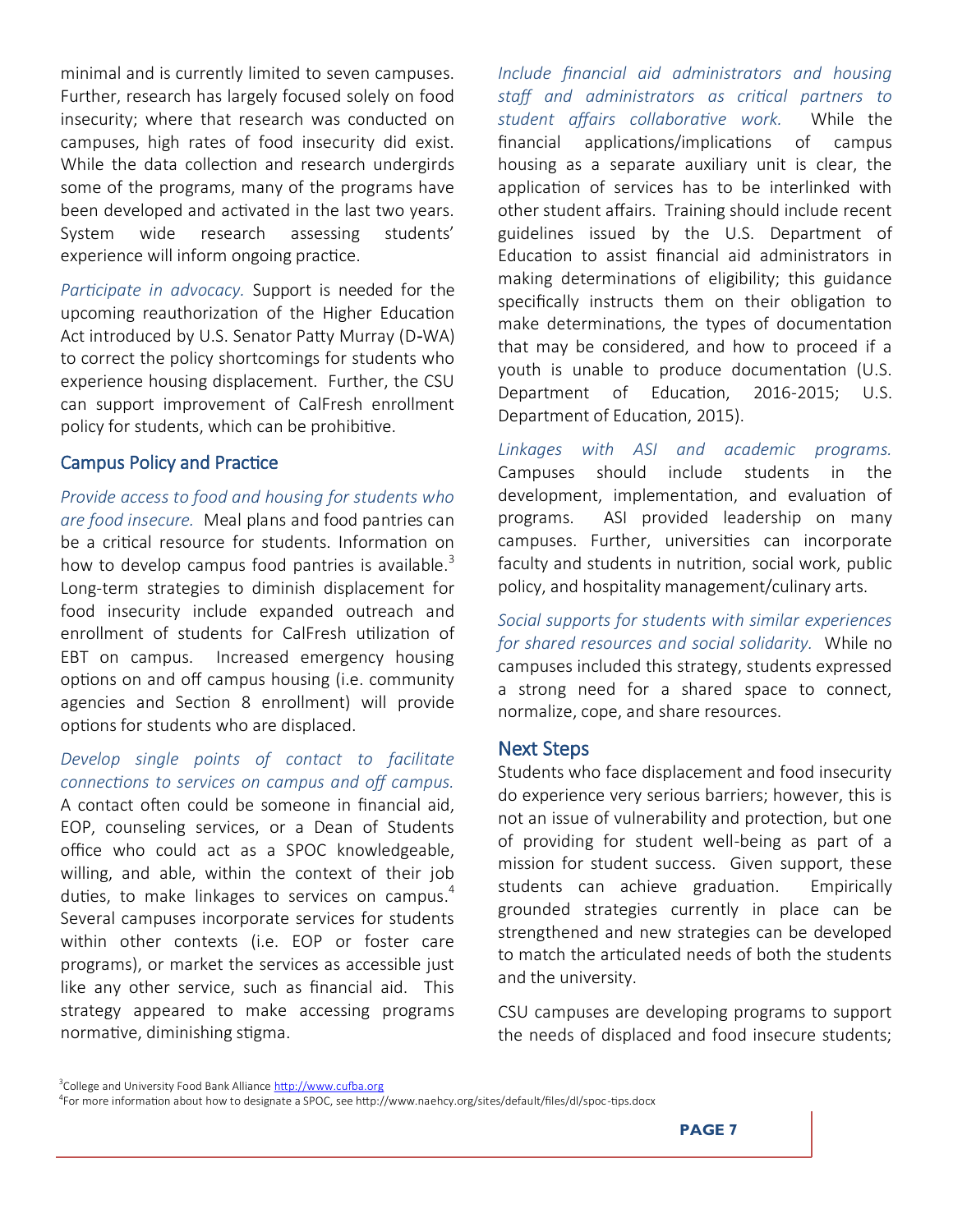however, a greater understanding of this student population, their experiences accessing and utilizing existing services, and their rates of retention is needed. Funding for further research and piloting of programs is needed. Faculty at CSU Long Beach and Humboldt are currently working collaboratively to develop and implement in-depth study of these issues at rural and urban campuses. In 2016 and 2017, faculty at CSU Long Beach and CSU Humboldt will be extending work currently conducted with a mixed methods approach utilizing surveys, interviews, and focus groups with students across the CSU system to estimate the incidence and understand of housing and food insecurity and develop, implement, and evaluate pilot programs on CSU campuses.

# Appendices

- A. Five Case Studies of CSU Programs for Displaced and Food Insecure Students
- B. CSU Housing, Funding, and Food Options for Displaced and Food Insecure Students
- C. Single Points of Contact for Programs for Displaced and Food Insecure Students
- D. Qualitative Data Related to Findings and Recommendations

# References

- Cady, C. L. (2014). Food Insecurity as a Student Issue. *Journal of College and Character*, *15*(4), 265-272.
- Patton-López, M. M., López-Cevallos, D. F., Cancel-Tirado, D. I., & Vazquez, L. (2014). Prevalence and correlates of food insecurity among students attending a midsize rural university in Oregon. *Journal of Nutrition Education and Behavior, 46*(3), 209-214.
- Privitera, G. J., & Creary, H. E. (2013). Proximity and visibility of fruits and vegetables influence intake in a kitchen setting among college students. *Environment and Behavior, 45* (7), 876-886.
- U.S. Department of Education (2015-2016). *Application and verification guide*. Retrieved from [https://ifap.ed.gov/](https://ifap.ed.gov/fsahandbook/attachments/1516AVG.pdf) [fsahandbook/attachments/1516AVG.pdf](https://ifap.ed.gov/fsahandbook/attachments/1516AVG.pdf)
- U.S. Department of Education (2015). *Dear Colleague Letter GEN-15-16*. Retrieved from [https://www.ifap.ed.gov/](https://www.ifap.ed.gov/ifap/byYear.jsp?type=dpcletters) [ifap/byYear.jsp?type=dpcletters](https://www.ifap.ed.gov/ifap/byYear.jsp?type=dpcletters)

JANUARY 2016

This research was funded by the California State University Chancellor's Office Conducted and authored by Rashida Crutchfield, EdD, MSW, Principal Investigator, California State University, Long Beach Permission is granted to reproduce this document in its entirety, with no additions or alterations. Readers are free to copy, display, and distribute this report, as long as the work is attributed to the author and the CSU Chancellor's Office, it is distributed for non-commercial purposes only, and no alteration or transformation is made in the work. Correspondence should be directed to the principal investigator.

THANKS AND APPRECIATION FOR CONTRIBUTIONS TO THE REPORT Keesha Clark, Sara Gamez, Aaron Green, Deidre Munson, and Hanna Stribling

#### STUDY ADVISORY COMMITTEE

Charles Conn, Associate Director, Financial Aid, California State University, Long Beach; Stephen Fleischer, EdD, Executive Director, University Student Union, California State University, Los Angeles; Virginia Gray, PhD, RD, Assistant Professor and Graduate Coordinator, Nutrition and Dietetics, California State University, Long Beach; Jeff Klaus, EdD, Associate Vice President and Dean of Students, California State University, Long Beach; Cyekeia Lee, National Higher Education Liaison for Homeless Youth, National Association for the Education of Homeless Children and Youth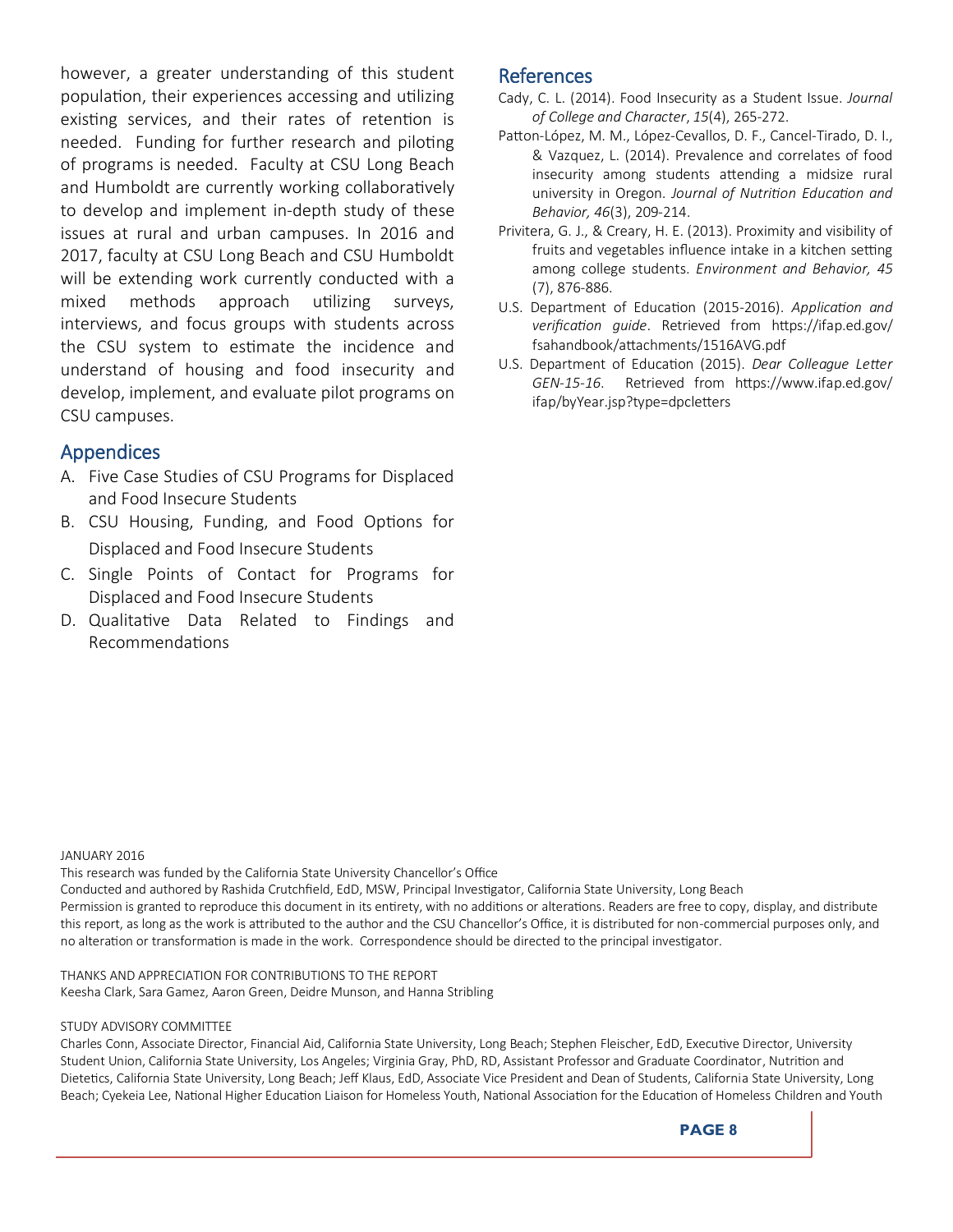#### Appendix A: Five Case Studies of CSU Programs for Displaced and Food Insecure Students

#### California State University, Chico

Chico State offers many services in order to meet the unique needs of their student experiencing instability. Some of these services include a *Hungry Wildcat Food Pantry*, *Veggie Bucks* to access fresh local produce, a CalFresh enrollment program to assist students in accessing nutritious meals on a consistent basis, as well as a campus support program, *PATH Scholars,* for current and former foster youth and homeless/unaccompanied youth, which provides additional resources, situational emergency loans, and campus housing during campus breaks.

#### FOOD INSECURITY

Food Pantry: The Hungry Wildcat Food Pantry was started in 2013 after a professor called the student affairs office to inquire about resources for hungry students. The food pantry honors the honesty of students and does

not request students verify their need for food; food is given to any Chico State student without any explanation required and students can utilize the pantry as frequently as needed. The pantry is solely funded through faculty and staff donations and volunteers. To date, the Hungry Wildcat Food Pantry has served over 100 students.

Veggie Buck Program: The Hungry Wildcat Food Pantry staff volunteers realized students would benefit from access to fresh, organic produce. Students who utilize the pantry are offered paper vouchers known as *Veggie Bucks* that can be redeemed for student-farmed organic fruits and vegetables at the University Farm's Organic Vegetable Project (OVP) weekly market table on campus. The Veggie Bucks are supported through donations to the Pantry and through a donation jar at the OVP market. To date, 390 Veggie Bucks have been distributed to students in need. It is estimated that more than 500 pounds of fresh produce have been distributed to more than 90 students during this period.

Moving forward the Hungry Wildcat Food Pantry is working cooperatively with the Center for Healthy Communities and the Organic Vegetable Project to establish a sustainable funding model and distribution systems to scale the program to meet the expanding needs of the students. This includes researching and implementing a system to accept Cal Fresh EBT payments at the OVP market and on campus.

CalFresh Enrollment: Through Chico State's Center for Healthy Communities, the campus offers CalFresh enrollment, verification, and recertification assistance services to eligible students in partnership with state and county social services departments. CalFresh can provide students with additional financial resources that support healthy eating and academic success.

The outreach program consisting of 10-15 interns each semester, partners with the College of Natural Sciences, the Financial Aid department, the EOP and REACH programs, Associated Students representatives, and many on and off campus student organizations. The interns provide CalFresh application assistance to students through a drop-in office, the Hungry Wildcat Food Pantry, class presentations, and campus events including "CalFresh Day," a partnership with the student Health Professionals Association. Through these efforts, over 600 students were prescreened and enrolled in the CalFresh program during the Fall 2015 semester.

In partnership with county offices in the CSU, Chico service area, the program also assists students through the verification process. Eligible students receive on average \$150 a month. If half of the number of students assisted this fall is multiplied by the average \$150 received, this equates to \$45,000 of additional food money for students *monthly*. This additional financial assistance not only supports students' healthy eating and academic success, but also supports those businesses on and off campus that sell healthy food.

"I think what's unique is we have students at the center that are actually trying to help other students apply for CalFresh…"

*~Chico Staff Member*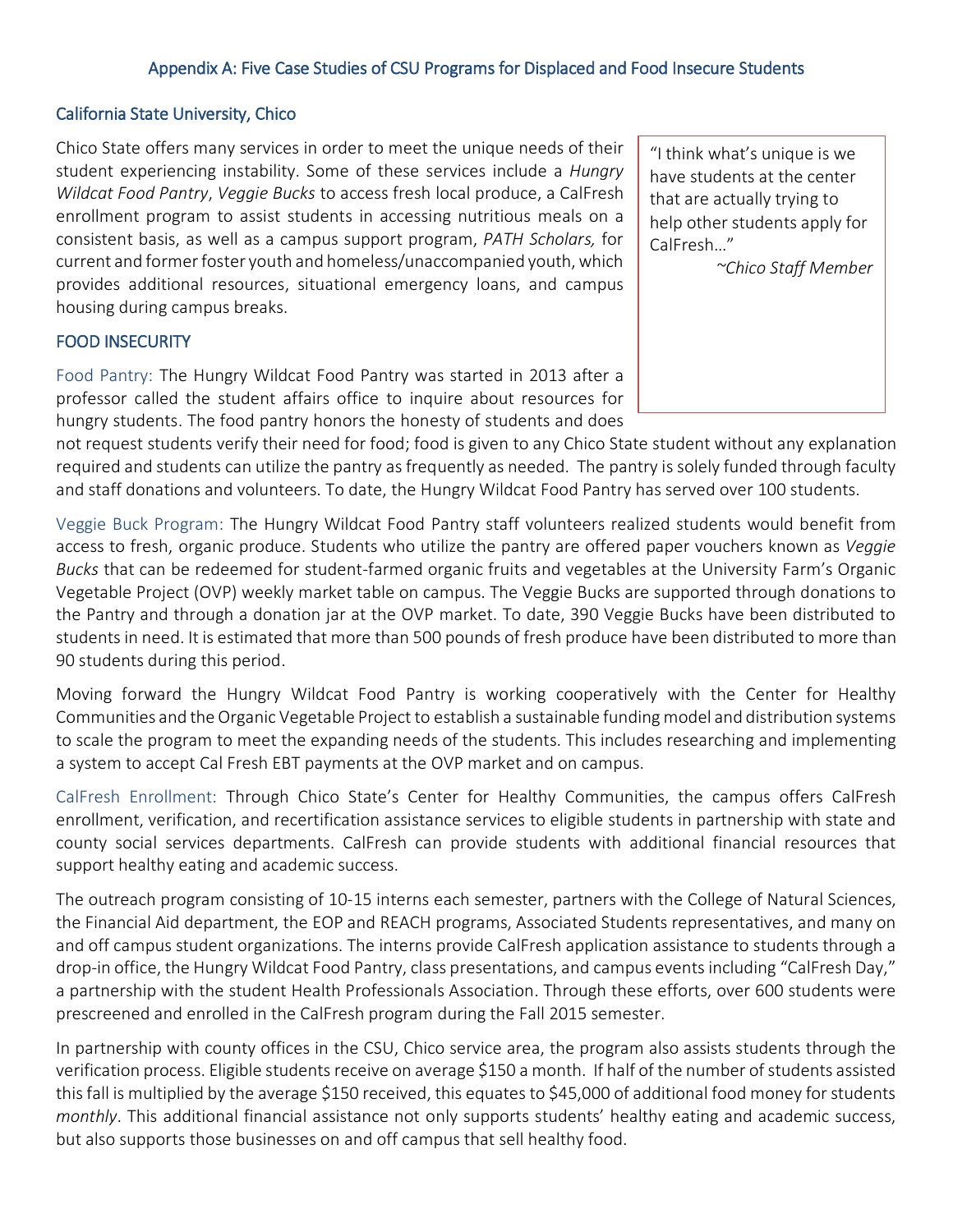#### California State University, Fresno

The Fresno State Food Security Project is a five point initiative to alleviate food insecurity for students. This integrated approach includes collaborative work at all levels of leadership, the Fresno State Student Cupboard, educational resources, Resident Dining Hall meals, the Catered Cupboard, and assistance for housing and emergency financial assistance.

#### CAMPUS ADVISORY AND ASSESSMENT

Food Security Advisory Board: Composed several faculty, staff, administrators and students on campus who examine what the campus is doing to assist with food insecurity and what it could be doing more of.

Campus Faculty & Staff Collaborations: Collaborations are helping to lower stigma and grow awareness about food insecurity and the available campus services through classroom projects via marketing, management, sociology, public health, and agricultural course.

"Food insecurity is a growing issue on college campuses. Fresno State is working hard to make sure that food insecurity isn't a problem on our campus. The *Food Security Project* has several initiatives to help meet the needs of students experiencing food insecurity." *-Fresno Staff Member*

Campus Assessment of Need: Campus research and assessments were conducted on food insecurity and housing instability for students in 2012.

#### FOOD INSECURITY

[Food Security Project:](http://www.fresnostate.edu/studentaffairs/foodsecurity/) The Food Security Project has five initiatives to meet the needs of students experiencing food insecurity.

- [Fresno State Student Cupboard:](http://www.fresnostate.edu/studentaffairs/foodsecurity/student-cupboard.html) The Student Cupboard provides free food and hygiene items for undergraduate and graduate students who are food insecure.
- [Educational Resources:](http://www.fresnostate.edu/studentaffairs/foodsecurity/presentations.html) Workshops are provided on money management, budget friendly meals, and other ways to educate students in need. In addition, the program assists students who are food insecure with understanding the eligibility requirements and registration process for CalFresh, WIC, and other resources that are available to them.
- [Resident Dining Hall \(RDH\) Complimentary Meals:](http://www.fresnostate.edu/studentaffairs/foodsecurity/value-items.html) RDH Complimentary Meals are gift certificates that can be given to undergraduate and graduate students who are food insecure and in immediate need. Students will receive a gift certificate for a breakfast, lunch or dinner at the RDH on campus. [Catered Cupboard:](http://www.fresnostate.edu/studentaffairs/foodsecurity/mobile-app.html) The Fresno State Mobile app includes the Catered Cupboard. This is a convenient and immediate way to communicate to students, who are food insecure. Those students who use the app are alerted when food is available at the conclusion of campus catered events through a push notification on their phone.
- [Good Samaritan Fund:](http://www.fresnostate.edu/studentaffairs/foodsecurity/good-samaritan-fund.html) The Good Samaritan Fund is available to assist students who experience a momentous occurrence ranging from extreme misfortune to a personal tragedy that negatively impacts their success as a student at Fresno State.

#### HOUSING INSTABILITY

Campus collaboration with University Housing: A "Safe Room" is a space available for temporary housing that supports 1-2 days of emergency housing needs for students.

#### FINANCIAL ASSISTANCE

[Short –Term Loan Program:](http://www.fresnostate.edu/studentaffairs/financialaid/grants-loans/loans/emergency.html) The Short-Term Loan Program is available to assist students with unanticipated Educational expenses. Students may request the amount necessary to meet their financial needs up to \$600.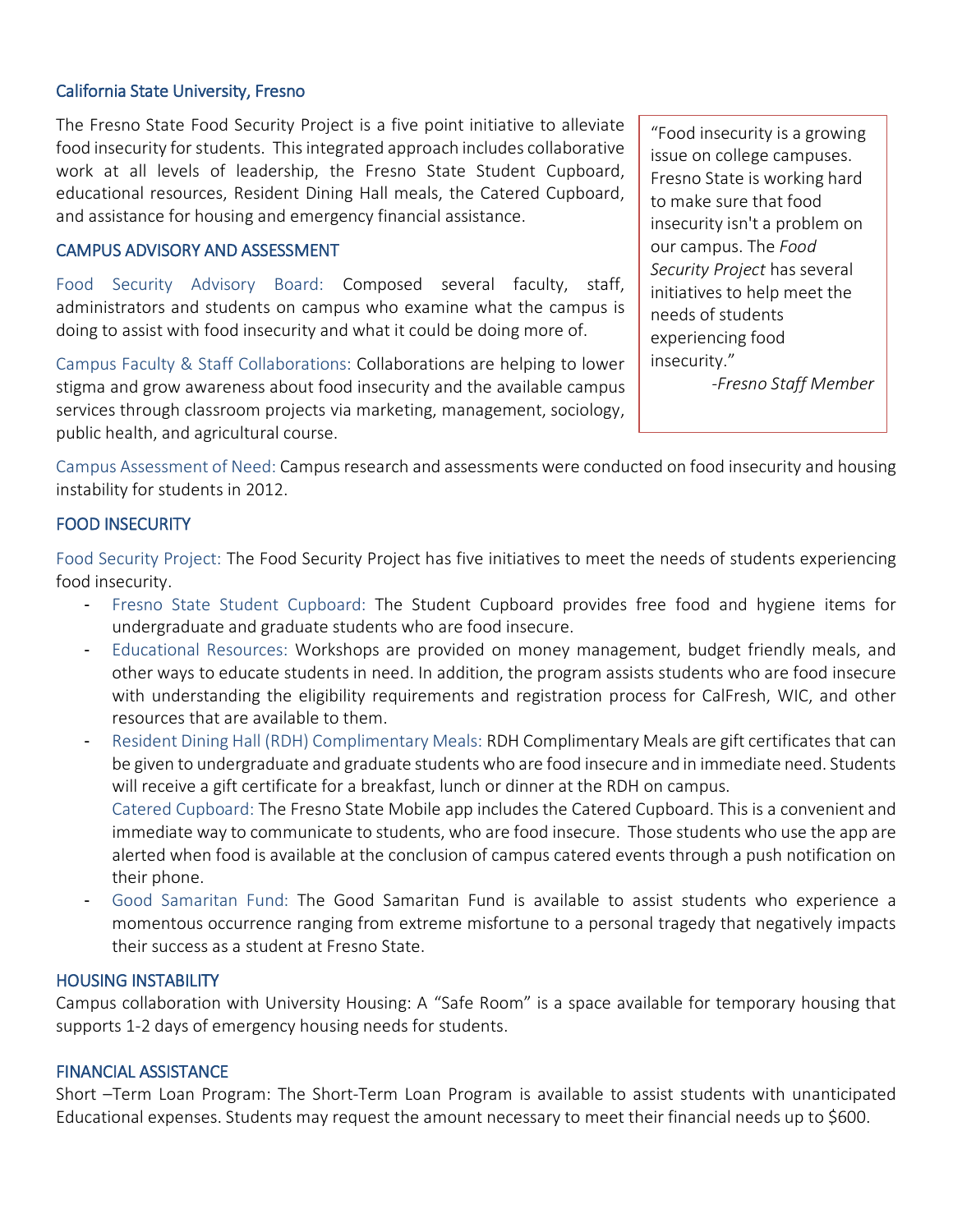#### California State University, Humboldt

Humboldt State University (HSU) takes a holistic approach when working with students facing food insecurity. HSU Social Work students and faculty and Health Education staff have partnered with campus and community stakeholders to develop a program that puts a primary focus on students' overall wellbeing, which is why Humboldt offers a variety of services to their students including a food pantry, farm stand, CalFresh application assistance, cooking classes, student lounge, a food shuttle, stress management techniques, and more. The campus staff considers the individual student's needs and circumstances in order to assess how to best help them achieve success and health.

#### FOOD INSECURITY

Food Pantry: Humboldt State University's *Oh Snap! Food Pantry* began in October 2014. It is located in the recreation and wellness center where it is easily accessible by the student population. The staff at the food pantry realized that the students needed more than dried and canned goods to stay nourished, so they began working with a local farmer to provide fresh produce at the pantry. Since it opened, *the Oh Snap! Food Pantry* has had over 4,000 visits by students who are able to come once a week to access food.

Cooking Classes: In an effort to increase the health of the student's food choices, the university began holding cooking classes using small appliances typically found in a dorm room or apartment. These classes teach students

how to create healthy low-cost meals from foods offered at the food pantry and farm stand and, at the end of the class, the students leave with recipes and ingredients to recreate the meals on their own. This was one way of educating students about nutrition as wells as showing them how to practically prepare new foods.

CalFresh Enrollment: Through the Humboldt County Department of Health and Human Services CalFresh Partnership Outreach with the Social Work Department, a peer outreach model for CalFresh application assistance is made possible. In the same building as the food pantry, students are also able to sign up to receive food benefits from CalFresh if they are eligible. The CalFresh Office on campus utilizes students to help register individuals for CalFresh benefits.

"Last year I was introduced to Oh Snap as a student who was struggling with food insecurity and since then I am truly thankful for all that the program provides. The fact that that the pantry offers a good variety of healthy food choices has helped influence my urge to cook more at home. Now as a worker I see how helpful Oh Snap is to our student community here at HSU and we are looking forward to continuing to aid students in the fight against food insecurity. "

> - *Humboldt Social Work Student and Oh Snap! Student Assistant*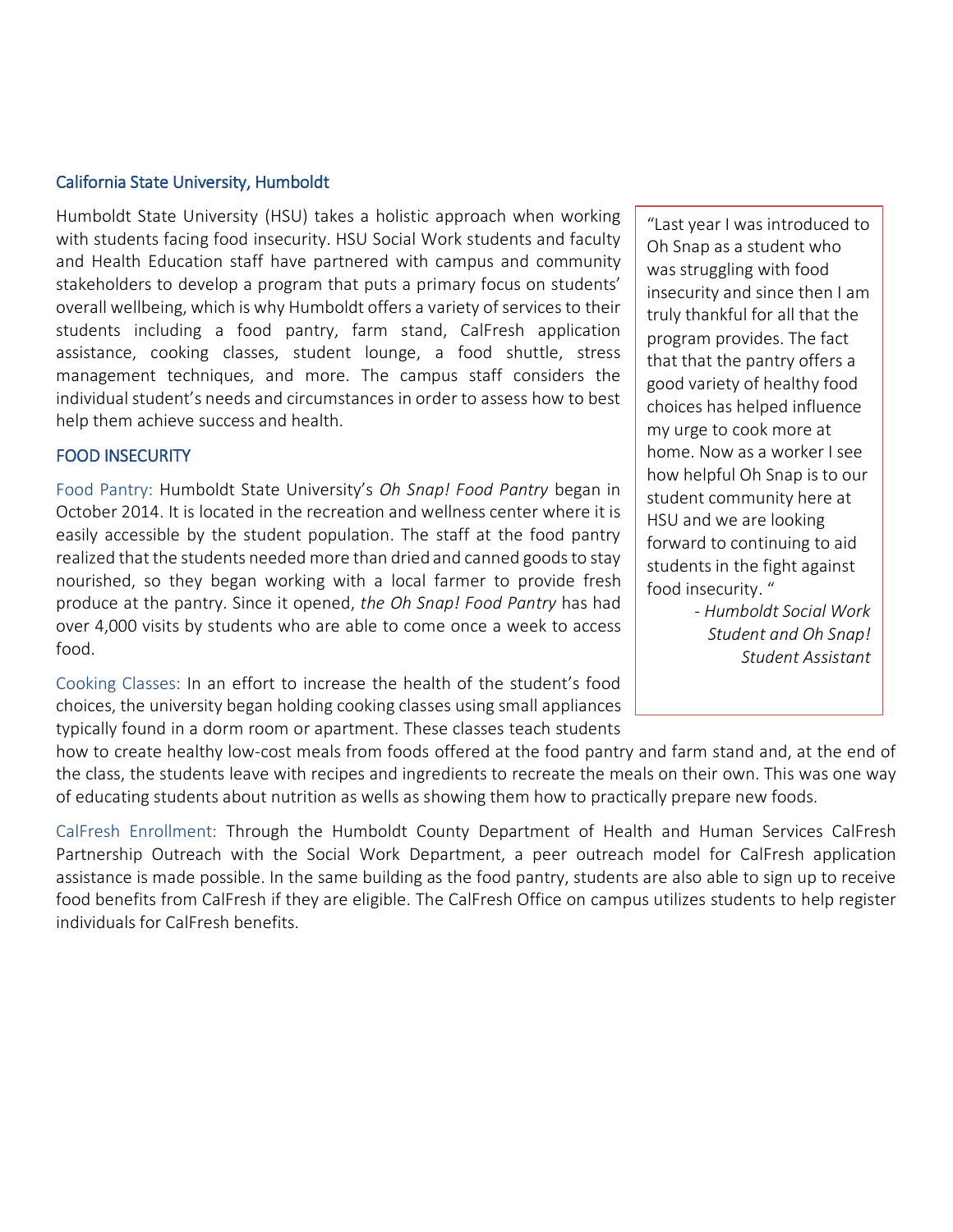## California State University, Long Beach

The [CSULB Student Emergency Intervention Program](http://web.csulb.edu/divisions/students/studentdean/emergency_grant/) is a comprehensive campus-wide initiative that identifies and immediately serves some of CSULB's most at-risk students, which include displaced students, food insecure students and students experiencing an emergencies or crisis. The program provides meals, short-term temporary housing and emergency funds for unexpected expenses that could delay a student's academic progress.

## CAMPUS ADVISORY BOARD/COMMITTEE

The Committee is comprised of a dedicated group of staff, administrators, faculty and student leaders: Office of the Dean of Students, Counseling & Psychological Services, Disabled Student Services, School of Social Work, Office of Financial Aid, 49er Shops, Housing & Residential Life, Educational Opportunity Program, Student Financial Services, Interfaith Center,

"…our structure is very seamless and it's very efficient… students so far are very grateful for the anonymity, the confidentiality from the meal cards, to the grants, all the way to the follow-through." *-Long Beach State Staff Member*

Associate Students Inc., Women &Gender Equity Office and Student Health Services.

#### FOOD AND HOUSING SECURITY

The Meal Assistance Program – "Feed a Need": The program provides students that are food insecure and/or experiencing a student emergency healthy and well-balanced meals in one of the three University Dining Commons. To ensure confidentiality, the meals are placed on the students ID card. "Feed A Need" asks residential students to donate one meal. The 49er Shops has donated hundreds of meals as well.

Short Term Housing Assistance Program: The program provides displaced students with a room in one of the residential halls to ensure the student's safety and well-being until he/she can acquire permanent and secure housing.

### FINANCIAL ASSISTANCE

Student Emergency Grant: The fund provides financial assistance to students who experience temporary emergency financial hardships and can receive up to \$500.00 dollars. Student Financial Services also offer each student applicant individual financial counseling.

#### **SUSTAINABILITY**

[Fundraising](http://web.csulb.edu/divisions/students/studentdean/emergency_grant/fundraising.htm) Campaign: In addition to the Office of the President and The Division of Students Affairs sponsorship, the two sources of fundraising campaigns include the University's *I Declare* campaign, *and The CSULB Beachfunder.*

### PROGRAM EXPANSIONS FOR SPRING 2016

The following services will be initiated in Spring 2016:

- Mobile Food App: A cell phone application for students to be alerted when food is available at the conclusion of campus catered events.
- Hotel Vouchers: The hotel vouchers will provide local, off-campus, short-term emergency housing for displaced students with children.
- The Food Pantry: The Food pantry is being moved to larger space in order to expand the amount of food that can be provided to CSULB students.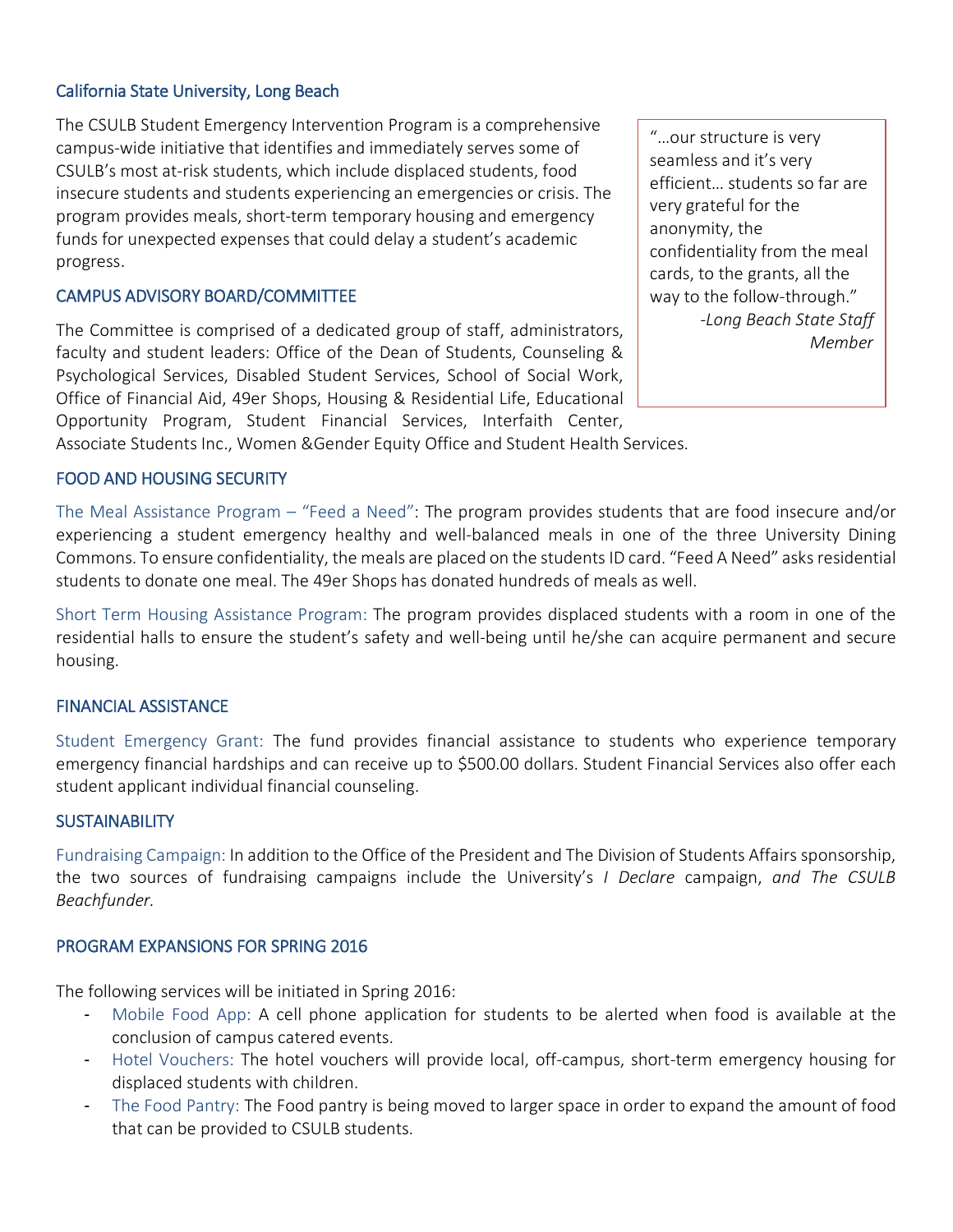#### California State University, San Bernardino

The faculty and staff at San Bernardino have taken an invested interest in the wellbeing of their students, and as a community they have responded to the needs of their students. They see hunger not only as an individual student issue, but also as a community wide issue. CSU San Bernardino offers their students many resources if they are experiencing food insecurity. One of these resources is a well-stocked food pantry called The Coyote DEN, which stands for Delivering Emergency Nourishment.

#### CAMPUS ADVISORY BOARD/COMMITTEE

The University has an Advisory Board to address issues of campus food

insecurity. This board consists of: faculty, student support specialists, such as advisors, EOP staff, and Health Center staff, student government, and off campus representatives from a local food pantry, Helping Hands.

### FOOD INSECURITY

Food Pantry: The DEN opened in mid-January 2015. It began in response to a need that was vocalized by faculty and staff who had reported personally supporting students through money and food. At the DEN, students can receive a bag of groceries. The campus recognized that some of their students live in their vehicles, so they include a map of where all campus microwaves are found and the hours of availability.

The university also offers *Hungry Student Kits*, which are bags of ready to eat and microwaveable food and snacks to support a hungry student with one meal. This strategy was developed to address the reality that sometimes students have different levels of need, and some students may just need something to get through the day. These bags are very accessible, as they are placed at various locations throughout campus, and they are available to students.

#### **SUSTAINABILITY**

The DEN is supported by a federal partnership with the USDA's Hispanic Serving Institutions National Program, student, faculty and staff conducted food drives and a generous community partnership with an organization called *Helping Hands Pantry*. According to staff in the Office of Community Engagement, the outpouring of generosity on campus from faculty, staff and students has been so incredible that they have only had to rely on their community partner for one initial delivery.

"I didn't want to ask for help and now that I did I'm so happy I came." *– CSUSB Student*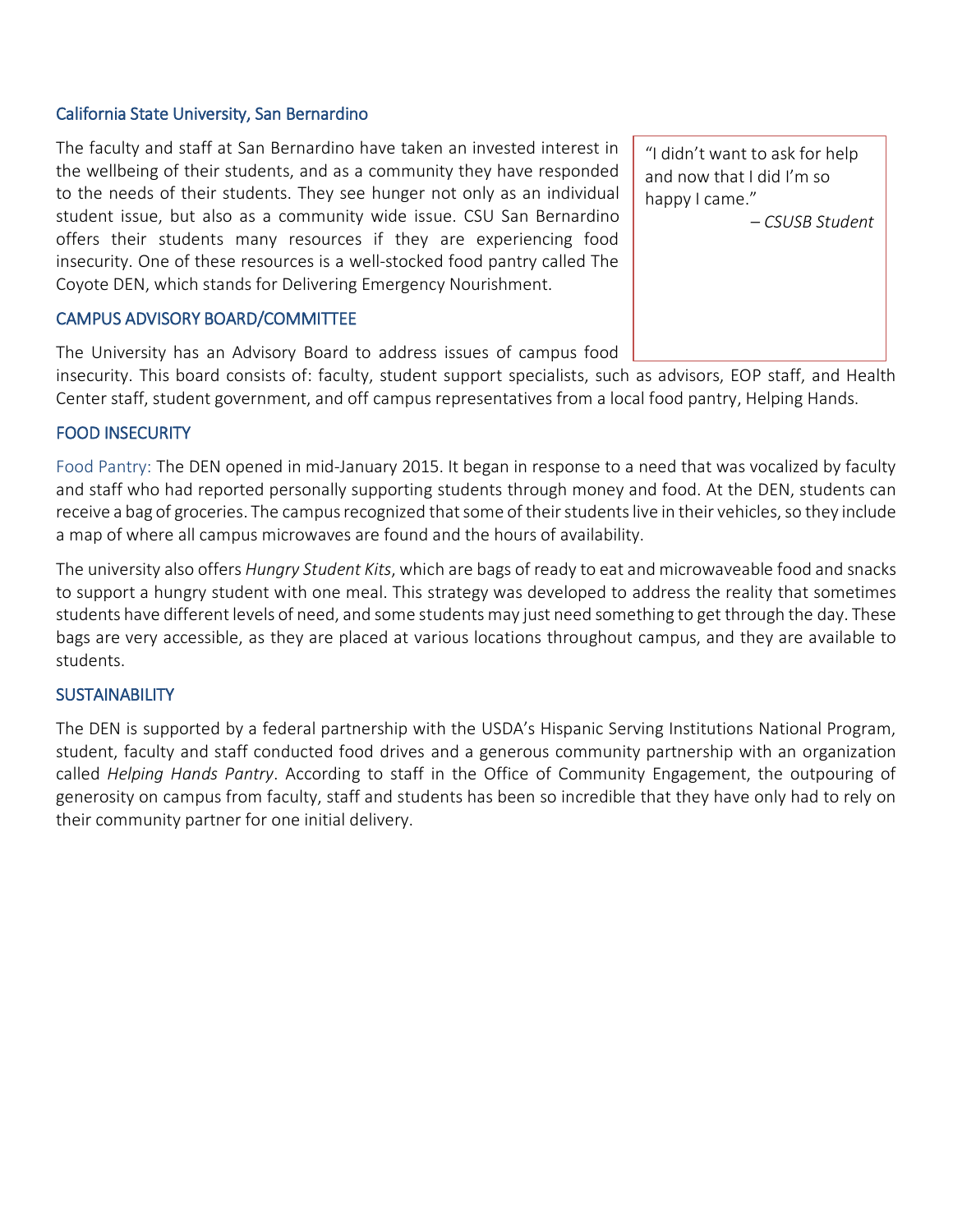|                           | <b>FOOD OPTIONS</b>                                                   |                                                | <b>FUNDING OPTIONS</b>                                            |                                                     | <b>HOUSING OPTIONS</b>                                         |                                                                                                   |
|---------------------------|-----------------------------------------------------------------------|------------------------------------------------|-------------------------------------------------------------------|-----------------------------------------------------|----------------------------------------------------------------|---------------------------------------------------------------------------------------------------|
| <b>List of CSUs</b>       | <b>Food Pantry</b>                                                    | <b>Alternate Food Options</b>                  | <b>Emergency Funds/Grants</b>                                     | <b>Short Term Loans</b>                             | <b>University Housing</b>                                      | <b>Alternate Housing</b><br><b>Options</b>                                                        |
| Bakersfield               | Food Pantry - Guardian<br>Scholars/Housed in<br><b>EOP Department</b> |                                                |                                                                   | Up to \$250 maximum $-$<br>repayment within 45 days |                                                                |                                                                                                   |
| Channel<br>Islands        |                                                                       |                                                |                                                                   |                                                     |                                                                | Housing guidance /<br>referrals for Foster<br>Youth Students -<br><b>PATH Scholars</b><br>Program |
| Chico                     | Hungry Wildcat Food                                                   | CalFresh enrollment                            |                                                                   | Up to \$500 maximum $-$                             | Housing support<br>available to foster<br>youth during holiday | Referrals to local off-<br>campus resources:                                                      |
| Pantry                    |                                                                       | Veggie Bucks Program                           |                                                                   | repayment within 90 days                            | breaks - PATH<br><b>Scholars Program</b>                       | 6th Street Center for<br>Youth                                                                    |
| Dominguez<br><b>Hills</b> | <b>CSUDH Food Bank -</b><br>Office of Student Life                    | <b>Hot Meal Program</b>                        | Faculty & Staff Student<br>Support Grant (Min \$250<br>$- $1,000$ |                                                     |                                                                | Referrals to off<br>campus housing                                                                |
| East Bay                  |                                                                       | Meal Cards for on<br>campus Dinning<br>Commons |                                                                   | <b>Emergency Loan Program</b>                       |                                                                |                                                                                                   |
|                           | Fresno State Student                                                  | <b>RDH Complimentary</b><br>Meals              | Good Samaritan Fund                                               | \$400 - \$600 - repayment                           | "Safe Room" -<br>Available for                                 |                                                                                                   |
| Fresno                    | Cupboard                                                              | Catered Cupboard                               | (up to \$1,500)                                                   | due date varies                                     | emergency (1-2day)                                             |                                                                                                   |
|                           |                                                                       | CalFresh enrollment                            |                                                                   |                                                     | housing needs                                                  |                                                                                                   |
| Fullerton                 |                                                                       |                                                |                                                                   | Up to \$500 - repayment<br>due within 45 days       |                                                                |                                                                                                   |
| Humboldt                  | Oh Snap! Food Pantry                                                  | CalFresh enrollment                            |                                                                   | \$50min-\$500max -<br>repayment due date varies     |                                                                |                                                                                                   |
| Long Beach                | University Interfaith<br>Center: Free<br>Meals/Food Pantry            | The Meals Assistance<br>Program (Feed A Need)  | <b>Student Emergency Grant</b><br>(Up to \$500)                   |                                                     | Short-term Housing<br>Assistance Program<br>(up-to 18 days)    |                                                                                                   |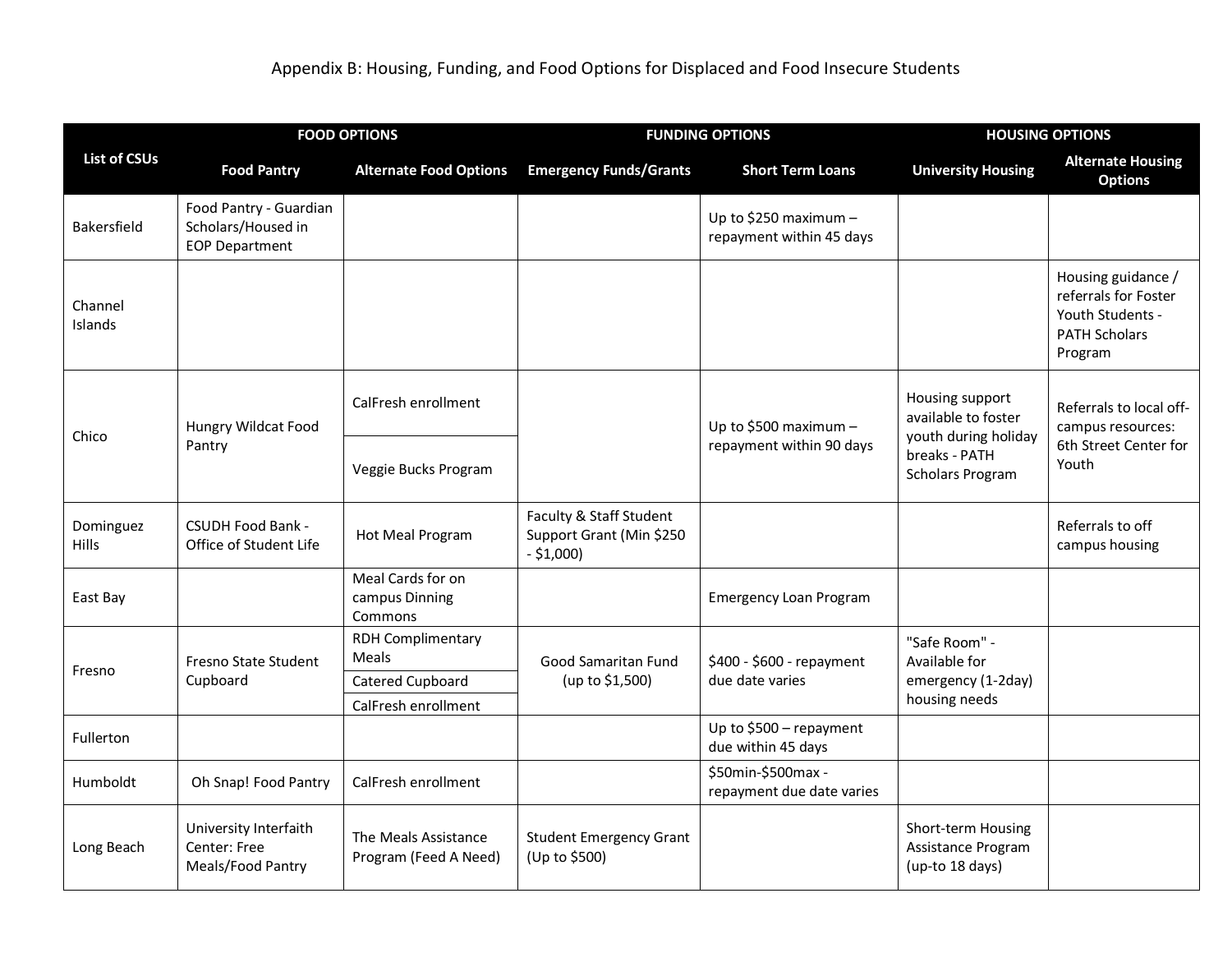|                     | <b>FOOD OPTIONS</b>                                        |                                                                                               | <b>FUNDING OPTIONS</b>                                                   |                                                                           | <b>HOUSING OPTIONS</b>                                                                                       |                                                                                                      |
|---------------------|------------------------------------------------------------|-----------------------------------------------------------------------------------------------|--------------------------------------------------------------------------|---------------------------------------------------------------------------|--------------------------------------------------------------------------------------------------------------|------------------------------------------------------------------------------------------------------|
| <b>List of CSUs</b> | <b>Food Pantry</b>                                         | <b>Alternate Food Options</b>                                                                 | <b>Emergency Funds/Grants</b>                                            | <b>Short Term Loans</b>                                                   | <b>University Housing</b>                                                                                    | <b>Alternate Housing</b><br><b>Options</b>                                                           |
|                     |                                                            |                                                                                               |                                                                          |                                                                           | Referrals to on and<br>off campus<br>resources                                                               |                                                                                                      |
| Los Angeles         |                                                            | Food Coupons provided<br>for foster youth<br>students through EOP                             |                                                                          | Up to \$250 - Repayment<br>within 30 days                                 | Summer housing<br>funds for foster<br>youth students                                                         | Referrals to off-<br>campus housing<br>resources for<br>EOP/Foster youth<br>students                 |
| Maritime            |                                                            |                                                                                               |                                                                          |                                                                           | Mandatory<br>residency<br>requirement for<br>enrolled undergrad<br>students (exemption<br>options available) | Connecting students<br>to other students<br>during summer<br>months for/as<br>potential roommates    |
| Monterey Bay        |                                                            |                                                                                               |                                                                          | Up to \$400 - Charged<br>against students' financial<br>aid award         |                                                                                                              |                                                                                                      |
| Northridge          | Matador Food Bank<br>(Food and Household                   | Housing Food Pantry -<br>Available for Foster                                                 | Emergency Funds - up to<br>\$1000. Larger amounts<br>considered based on | Up to \$300 - Bookstore Loan                                              | Housing support<br>available for foster<br>youth through EOP<br><b>Resilient Scholars</b><br>program         |                                                                                                      |
|                     | Youth & others housing<br>Items)<br>students who need help | circumstances and the<br>student's ability to pay<br>back                                     |                                                                          | If space is available -<br>accommodates<br>students with<br>housing needs | Referrals to local off-<br>campus housing<br>resources                                                       |                                                                                                      |
| Pomona              |                                                            | Food Vouchers -<br>redeemable at student<br>cafeteria only (informal<br>collaboration between | For Renaissance Scholars<br>students Only                                | Up to \$250 - Repayment<br>due date varies                                |                                                                                                              | HUD-VASH Vouchers -<br>for Student Veterans<br>/ Referrals to off-<br>campus VA housing<br>resources |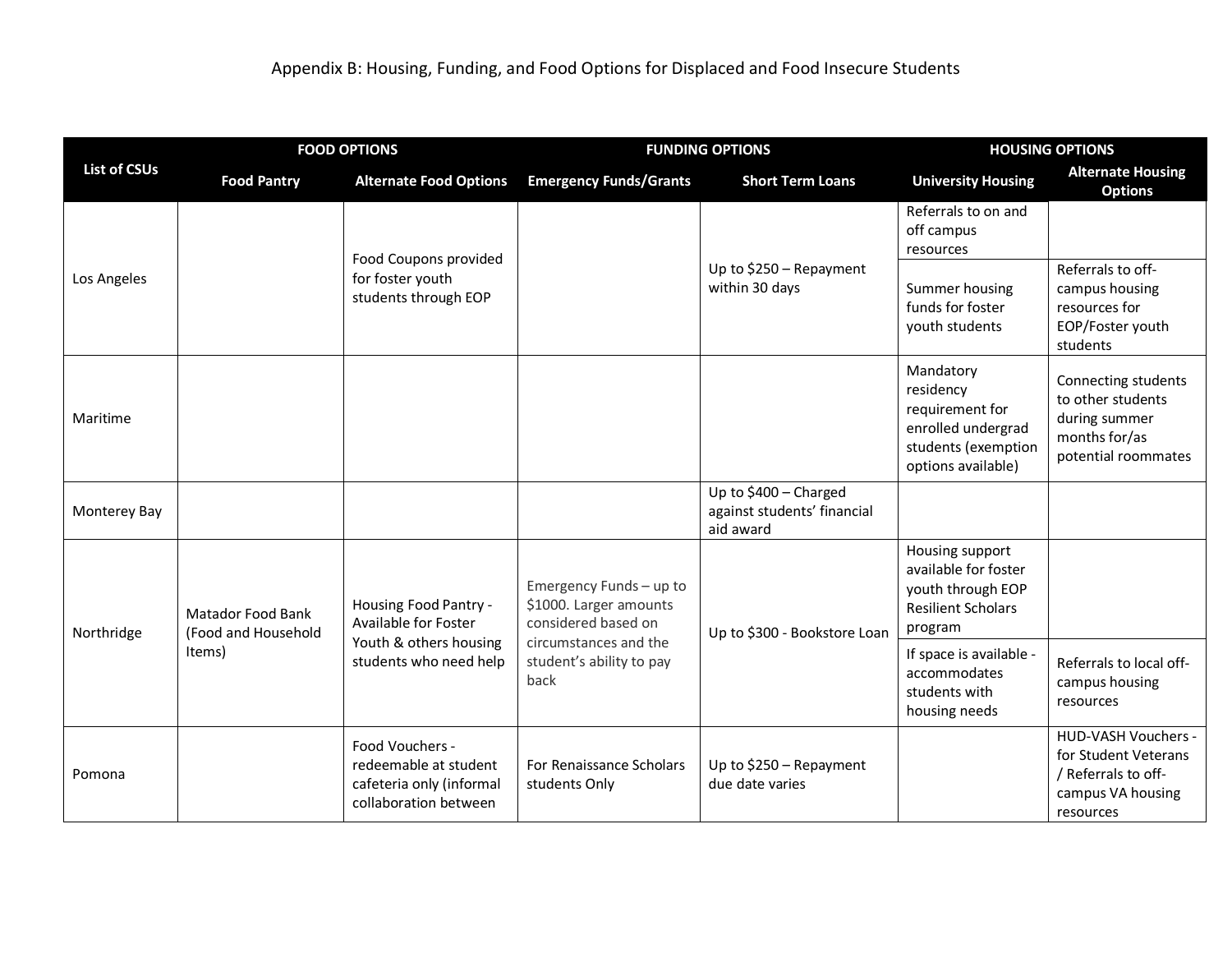| <b>FOOD OPTIONS</b> |                    | <b>FUNDING OPTIONS</b>                     |                                                    | <b>HOUSING OPTIONS</b>  |                                                                                       |                                                        |
|---------------------|--------------------|--------------------------------------------|----------------------------------------------------|-------------------------|---------------------------------------------------------------------------------------|--------------------------------------------------------|
| List of CSUs        | <b>Food Pantry</b> | <b>Alternate Food Options</b>              | <b>Emergency Funds/Grants</b>                      | <b>Short Term Loans</b> | <b>University Housing</b>                                                             | <b>Alternate Housing</b><br><b>Options</b>             |
|                     |                    | UHS and on-campus<br>dinning [Foundation]) | <b>Emergency Grants:</b><br>Cal Poly Pomona Grant- |                         | Housing support for<br>foster youth student<br>through Renaissance<br><b>Scholars</b> | Referrals to local off-<br>campus housing<br>resources |
|                     |                    |                                            | max \$540 (\$180 each<br>quarter)                  |                         | 6 "Safe rooms" -<br>Available for<br>emergency housing<br>needs                       | Referrals to local off-<br>campus housing<br>resources |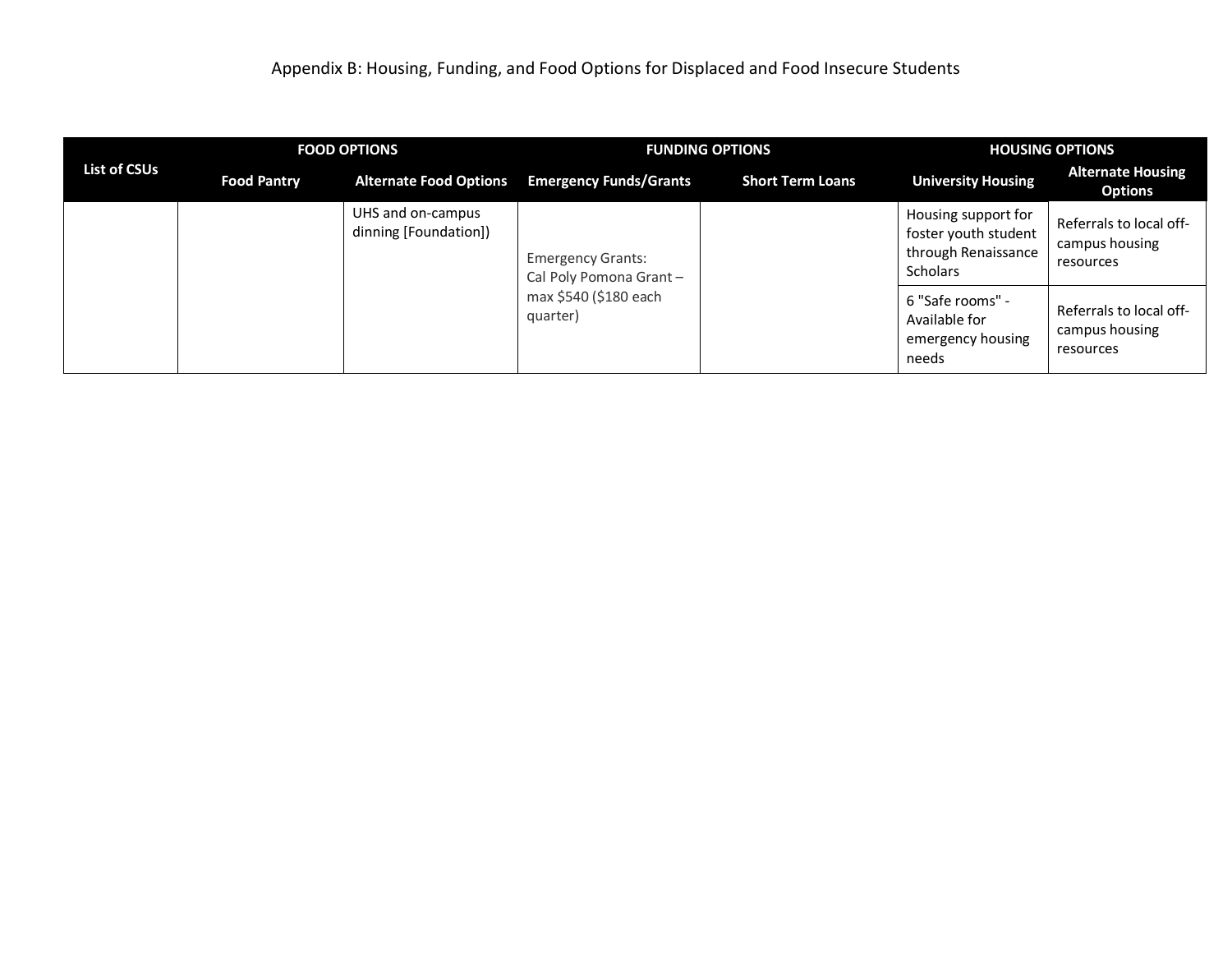# Appendix B: Housing, Funding, and Food Options for Displaced and Food Insecure Students

|                     |                                | <b>FOOD OPTIONS</b><br><b>FUNDING OPTIONS</b>                                                                                                                                                                              |                                                                                                                                                                                 | <b>HOUSING OPTIONS</b>                                                                                                   |                                                                                                 |                                                                                                                                                                        |
|---------------------|--------------------------------|----------------------------------------------------------------------------------------------------------------------------------------------------------------------------------------------------------------------------|---------------------------------------------------------------------------------------------------------------------------------------------------------------------------------|--------------------------------------------------------------------------------------------------------------------------|-------------------------------------------------------------------------------------------------|------------------------------------------------------------------------------------------------------------------------------------------------------------------------|
| <b>List of CSUs</b> | <b>Food Pantry</b>             | <b>Alternate Food Options</b>                                                                                                                                                                                              | <b>Emergency Funds/Grants</b>                                                                                                                                                   | <b>Short Term Loans</b>                                                                                                  | <b>University Housing</b>                                                                       | <b>Alternate Housing</b><br><b>Options</b>                                                                                                                             |
| Sacramento          | <b>ASI Food Pantry</b>         |                                                                                                                                                                                                                            | Hornet Proud Fund /<br><b>Student Emergency Grant</b><br>Funds (Up to \$1,500)                                                                                                  | Amount varies - Repayment<br>within 60 days                                                                              |                                                                                                 |                                                                                                                                                                        |
| San<br>Bernardino   | The DEN - CSUSB Food<br>Pantry | Food Cards - Available<br>for Renaissance Scholars<br>(foster youth) only                                                                                                                                                  | Financial support<br>available through<br>Renaissance Scholars for<br>foster youth students for<br>housing /food                                                                | Short Term Emergency Loans:<br>\$50-\$600 / Major Emergency<br>Loans: Up to 100% of tuition<br>(applied to tuition ONLY) | 15 beds available<br>for Renaissance<br>Scholars only - For<br>summer /<br>emergency<br>housing |                                                                                                                                                                        |
| San Diego           |                                | <b>Economic Crisis</b><br>Response Team (ECRT) -<br>Referrals to local off-<br>campus food resources                                                                                                                       |                                                                                                                                                                                 | Up to \$1,000 - repayment<br>dates vary                                                                                  |                                                                                                 | <b>Economic Crisis</b><br>Response Team<br>(ECRT) - Referrals to<br>local off-campus<br>housing resources                                                              |
|                     |                                |                                                                                                                                                                                                                            |                                                                                                                                                                                 | SF State - HOPE Fund Crisis<br>Loan                                                                                      | Temporary<br>housing in the                                                                     |                                                                                                                                                                        |
| San Francisco       |                                |                                                                                                                                                                                                                            |                                                                                                                                                                                 | Up to \$500 - repayment dates<br>vary                                                                                    | dorms if space is<br>available                                                                  |                                                                                                                                                                        |
| San Jose            | SJSU Food Shelf                | Referrals to on and off<br>camps food resources<br>via the Student Food<br>Resource website<br>Limited number of<br><b>Emergency Meal Plans</b><br>for EOP students<br>Gold Cards for the on-<br>campus dinning<br>commons |                                                                                                                                                                                 | Up to \$500 - repayment<br>within 60 days or by the last<br>day of instruction                                           |                                                                                                 |                                                                                                                                                                        |
| San Luis<br>Obispo  | Cal Poly Food Pantry           | <b>Meal Vouchers</b>                                                                                                                                                                                                       | Cal Poly Cares program:<br>emergency grants to<br>students for:<br>• Academic supplies<br>• Housing<br>• Medical care/supplies<br>• Academic related fees<br>(average amount is | $$300 - $500 -$ repayment<br>period may not exceed 90<br>days                                                            | Cal Poly Cares<br>provides displaced<br>students on-<br>campus housing at<br>no-charge          | Cal Poly Cares<br>provides displaced<br>students off-campus<br>housing at little or<br>no-charge if they are<br>unable to be<br>accommodated in<br>university housing. |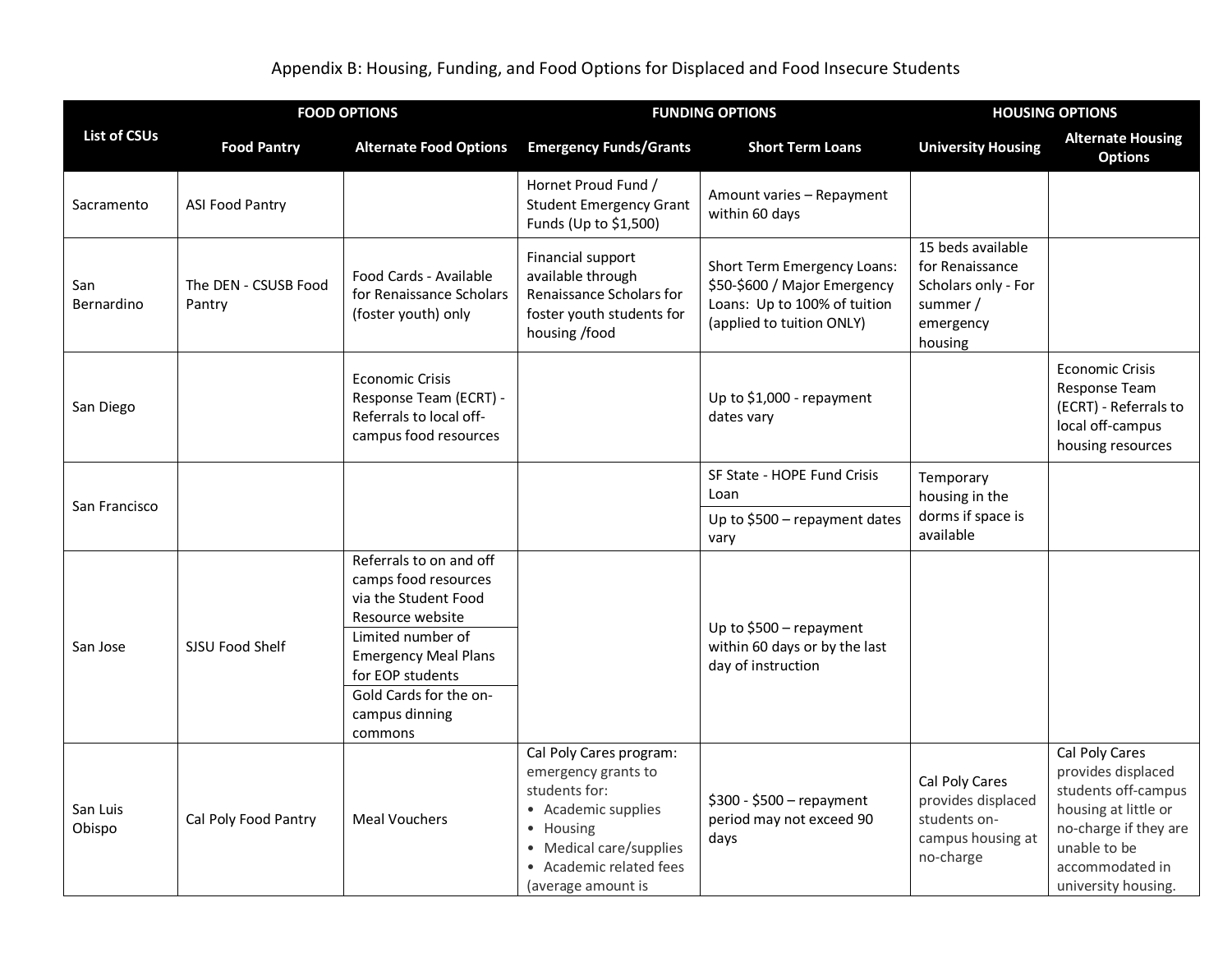# Appendix B: Housing, Funding, and Food Options for Displaced and Food Insecure Students

|              | <b>FOOD OPTIONS</b> |                                                    | <b>FUNDING OPTIONS</b>                                                                                                 |                                                                                   | <b>HOUSING OPTIONS</b>                                                      |                                            |
|--------------|---------------------|----------------------------------------------------|------------------------------------------------------------------------------------------------------------------------|-----------------------------------------------------------------------------------|-----------------------------------------------------------------------------|--------------------------------------------|
| List of CSUs | <b>Food Pantry</b>  | <b>Alternate Food Options</b>                      | <b>Emergency Funds/Grants</b>                                                                                          | <b>Short Term Loans</b>                                                           | <b>University Housing</b>                                                   | <b>Alternate Housing</b><br><b>Options</b> |
|              |                     |                                                    | \$1,700 per student).                                                                                                  |                                                                                   |                                                                             |                                            |
|              |                     |                                                    | <b>Professional Dress</b><br>Clothing Closet for<br>students who need<br>professional dress for<br>interviews or work. |                                                                                   |                                                                             |                                            |
| San Marcos   |                     | Reduce Student Hunger<br><b>Food Distributions</b> | <b>Student Emergency Fund</b><br>- ASI                                                                                 | Up to $$1,000$ – repayment<br>due approximately weeks<br>after the term has begun |                                                                             |                                            |
| Sonoma       |                     |                                                    |                                                                                                                        | Up to \$150 - ASI Short-Term<br>30 day loan                                       |                                                                             |                                            |
| Stanislaus   |                     |                                                    | Financial support<br>available through Promise<br>Scholars for foster youth<br>students for housing                    | Short Term Loans - repayment<br>due within 30 days                                | Housing support<br>for foster youth<br>students through<br>Promise Scholars |                                            |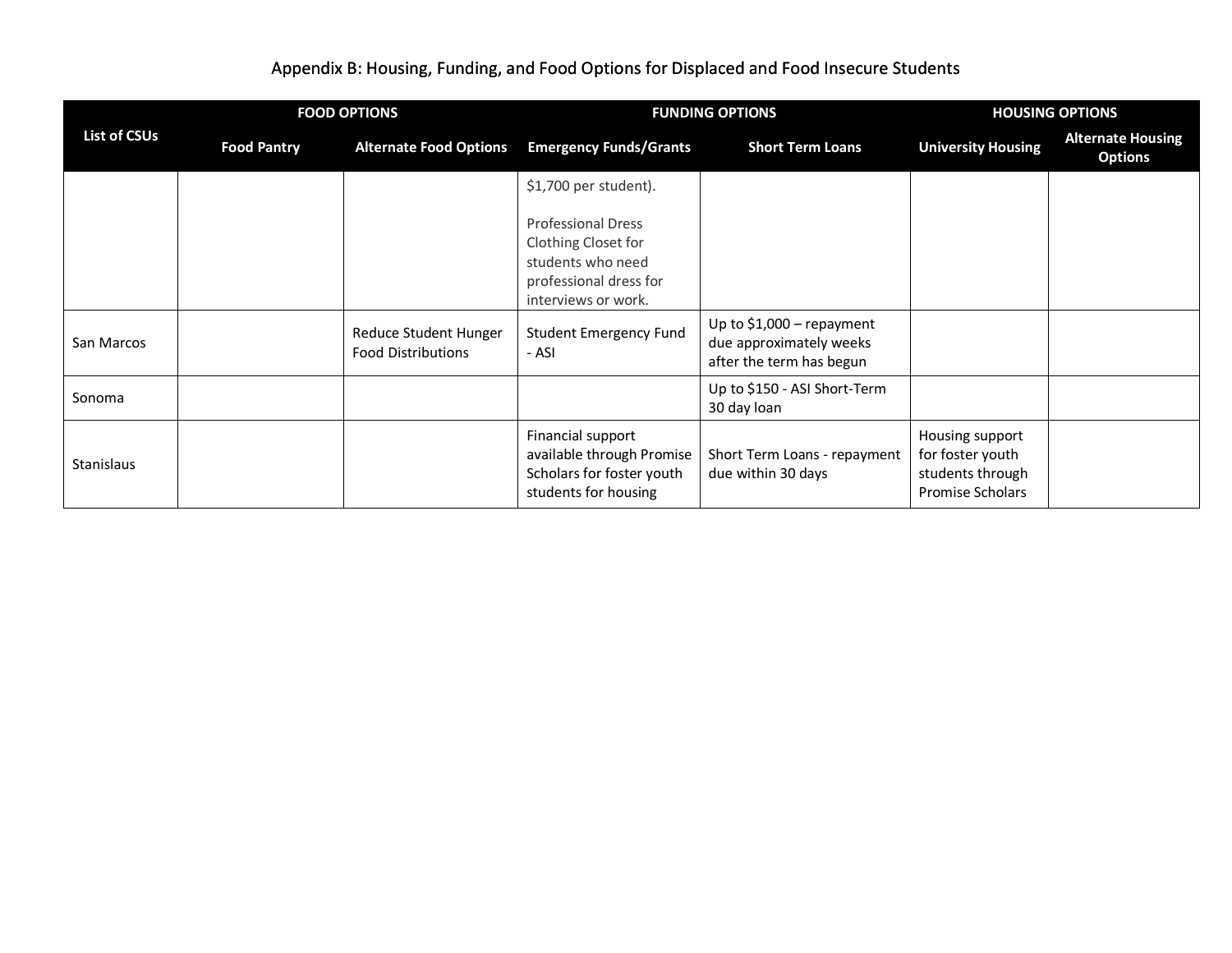$\overline{z}$ 

|                           | <b>FOOD OPTIONS FOR FOOD INSECURE STUDENTS</b>                           |                                                                                                                                                                                                               |                                                |                                                                                                                                                                                                                  |  |
|---------------------------|--------------------------------------------------------------------------|---------------------------------------------------------------------------------------------------------------------------------------------------------------------------------------------------------------|------------------------------------------------|------------------------------------------------------------------------------------------------------------------------------------------------------------------------------------------------------------------|--|
| List of CSUs              | <b>Food Pantry</b>                                                       | Point of Contact                                                                                                                                                                                              | <b>Alternate Meal Options</b>                  | Point of Contact                                                                                                                                                                                                 |  |
| Bakersfield               | Food Pantry -<br>Guardian<br>Scholars/Housed in<br><b>EOP Department</b> | Monica Diaz<br>Guardian Scholars Coordinator<br>Phone 661-654-3215<br>Fax 661-654-6971<br>E-mail mdiaz_padilla@csub.edu<br>Website www.csub.edu/eop<br>Office Administration East 100                         |                                                |                                                                                                                                                                                                                  |  |
| Chico                     | Hungry Wildcat                                                           | Office of the Vice President for Student Affairs, Kendall Hall, room<br>110 or call our office, 530-898-6131 for access to the pantry                                                                         | CalFresh Enrollment                            | Office of the Vice President for<br>Student Affairs, Kendall Hall, room 110                                                                                                                                      |  |
|                           | Food Pantry                                                              |                                                                                                                                                                                                               | Veggie Bucks Program                           | or call our office, 530-898-6131                                                                                                                                                                                 |  |
| Dominguez<br><b>Hills</b> | CSUDH Food Bank -<br>Office of Student<br>Life                           | Office of Student Life<br>California State University, Dominguez Hills<br>Loker Student Union, Suite 121<br>1000 East Victoria Street<br>Carson, CA 90747<br>Telephone: (310) 243-2081<br>Fax: (310) 217-6926 | Hot Meal Program                               | Office of Student Life<br>California State University, Dominguez<br>Hills<br>Loker Student Union, Suite 121<br>1000 East Victoria Street<br>Carson, CA 90747<br>Telephone: (310) 243-2081<br>Fax: (310) 217-6926 |  |
| East Bay                  |                                                                          |                                                                                                                                                                                                               | Meal Cards for on<br>campus Dinning<br>Commons | Dean of Students<br>(510) 885-4740<br>stan.hébert@csueastbay.edu                                                                                                                                                 |  |
|                           |                                                                          | Food Security Project<br>Jessica Medina, Coordinator                                                                                                                                                          | RDH Complimentary<br>Meals                     | Food Security Project<br>Jessica Medina, Coordinator                                                                                                                                                             |  |
| Fresno                    | Fresno State<br>Student Cupboard                                         | jemedina@csufresno.edu<br>5150 N. Maple Ave., JA67<br>Fresno, CA 93740<br>P 559.278.0866                                                                                                                      | Catered Cupboard                               | jemedina@csufresno.edu<br>5150 N. Maple Ave., JA67                                                                                                                                                               |  |
|                           |                                                                          |                                                                                                                                                                                                               | CalFresh enrollment                            | Fresno, CA 93740<br>P 559.278.0866                                                                                                                                                                               |  |
| Humboldt                  | Oh Snap! Food<br>Pantry                                                  | http://hsuohsnap.org<br>Recreation & Wellness Center, RM 122<br>Contact 707-826-4565                                                                                                                          | CalFresh enrollment                            | http://hsuohsnap.org<br>Recreation & Wellness Center, RM 122<br>Contact 707-826-4565                                                                                                                             |  |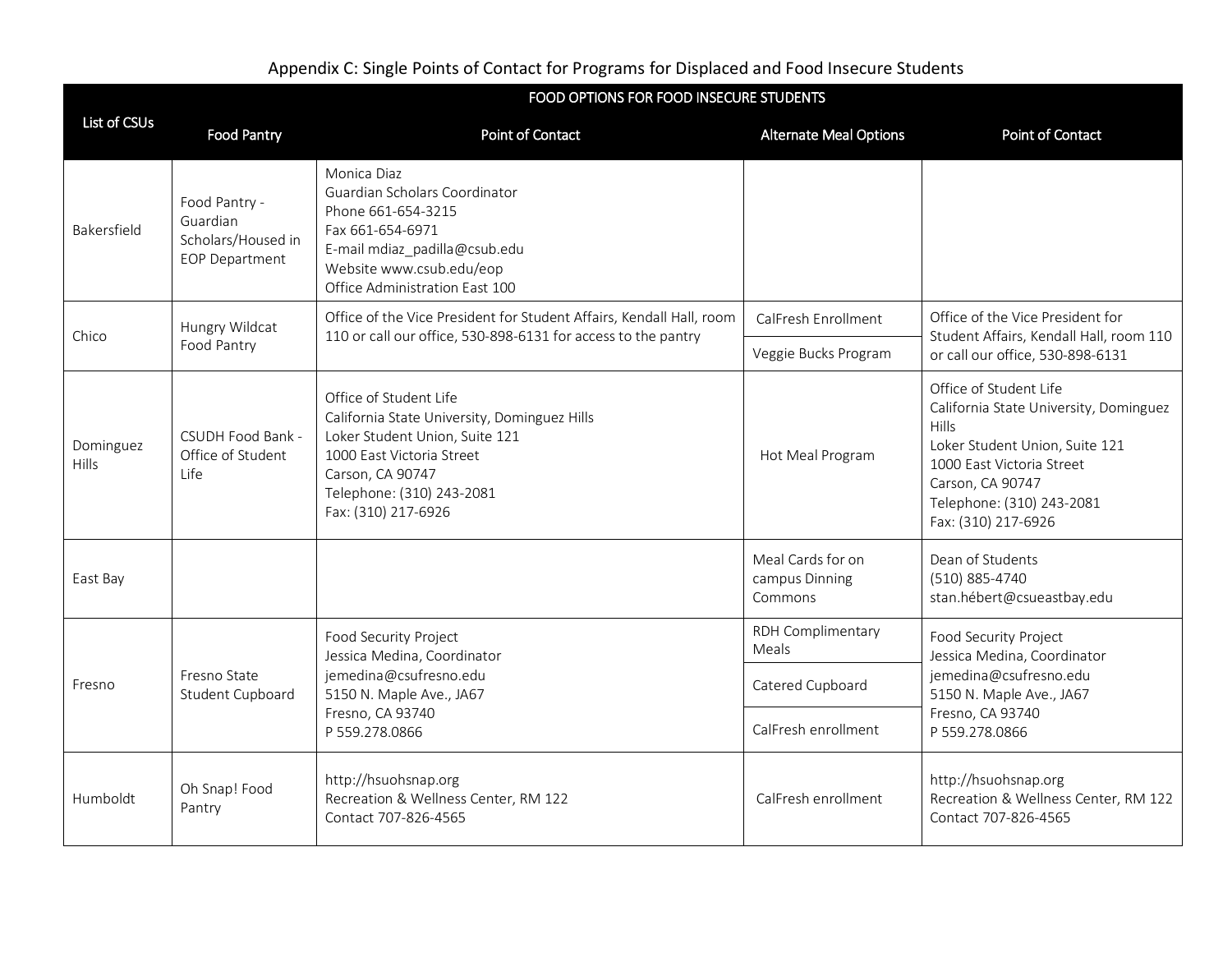#### Appendix C: Single Points of Contact for Programs for Displaced and Food Insecure Students FOOD OPTIONS FOR FOOD INSECURE STUDENTS

|              | <b>FOOD OPTIONS FOR FOOD INSECURE STUDENTS</b>             |                                                                                                                                                                |                                                                                                                                            |                                                                                                                                                                                                                              |
|--------------|------------------------------------------------------------|----------------------------------------------------------------------------------------------------------------------------------------------------------------|--------------------------------------------------------------------------------------------------------------------------------------------|------------------------------------------------------------------------------------------------------------------------------------------------------------------------------------------------------------------------------|
| List of CSUs | <b>Food Pantry</b>                                         | Point of Contact                                                                                                                                               | <b>Alternate Meal Options</b>                                                                                                              | Point of Contact                                                                                                                                                                                                             |
| Long Beach   | University Interfaith<br>Center: Free<br>Meals/Food Pantry | Brotman Hall, Room 178<br>Phone: (562) 985-7595<br>Contact: Pastor Adele Langworthy                                                                            | The Meals Assistance<br>Program (Feed A Need)                                                                                              | Office of the Dean of Students<br>Carol Menard Fulthorp<br>Email: Carol.Menard@csulb.edu                                                                                                                                     |
| Los Angeles  |                                                            |                                                                                                                                                                | Food Coupons provided<br>for foster youth students<br>through EOP                                                                          | <b>Educational Opportunity Program</b><br>Phone: (323) 343-4367<br>Location: Student Affairs, SA-215                                                                                                                         |
| Northridge   | Matador Food Bank<br>(Food and<br>Household Items)         | http://www.csun.edu/mic/apps/clublisting/contactClub.php?club<br>Id=10000012                                                                                   | Housing Food Pantry -<br>Available for Foster<br>Youth & others housing<br>students who need help                                          | EOP Resilient Scholars Program,<br>Program coordinator, Jina Gonzalez<br>Telephone: (818) 677-4151 ; Fax: (818)<br>677-4153<br>Office location:<br>University Hall 205<br>18111 Nordhoff Street Northridge, CA<br>91330-8366 |
| Pomona       |                                                            |                                                                                                                                                                | Food Vouchers -<br>redeemable at student<br>cafeteria only (informal<br>collaboration between<br>UHS and on-campus<br>dinning[Foundation]) | University Housing Services<br>Cal Poly Pomona<br>3801 West Temple Avenue<br>Pomona, CA 91768<br>(909) 869-3307                                                                                                              |
| Sacramento   | ASI Food Pantry                                            | ASI Student Engagement and Outreach- 1st floor of the University<br>Union<br>916.278.4148<br>http://www.asi.csus.edu/programs/food-pantry/<br>debrown@csus.edu |                                                                                                                                            |                                                                                                                                                                                                                              |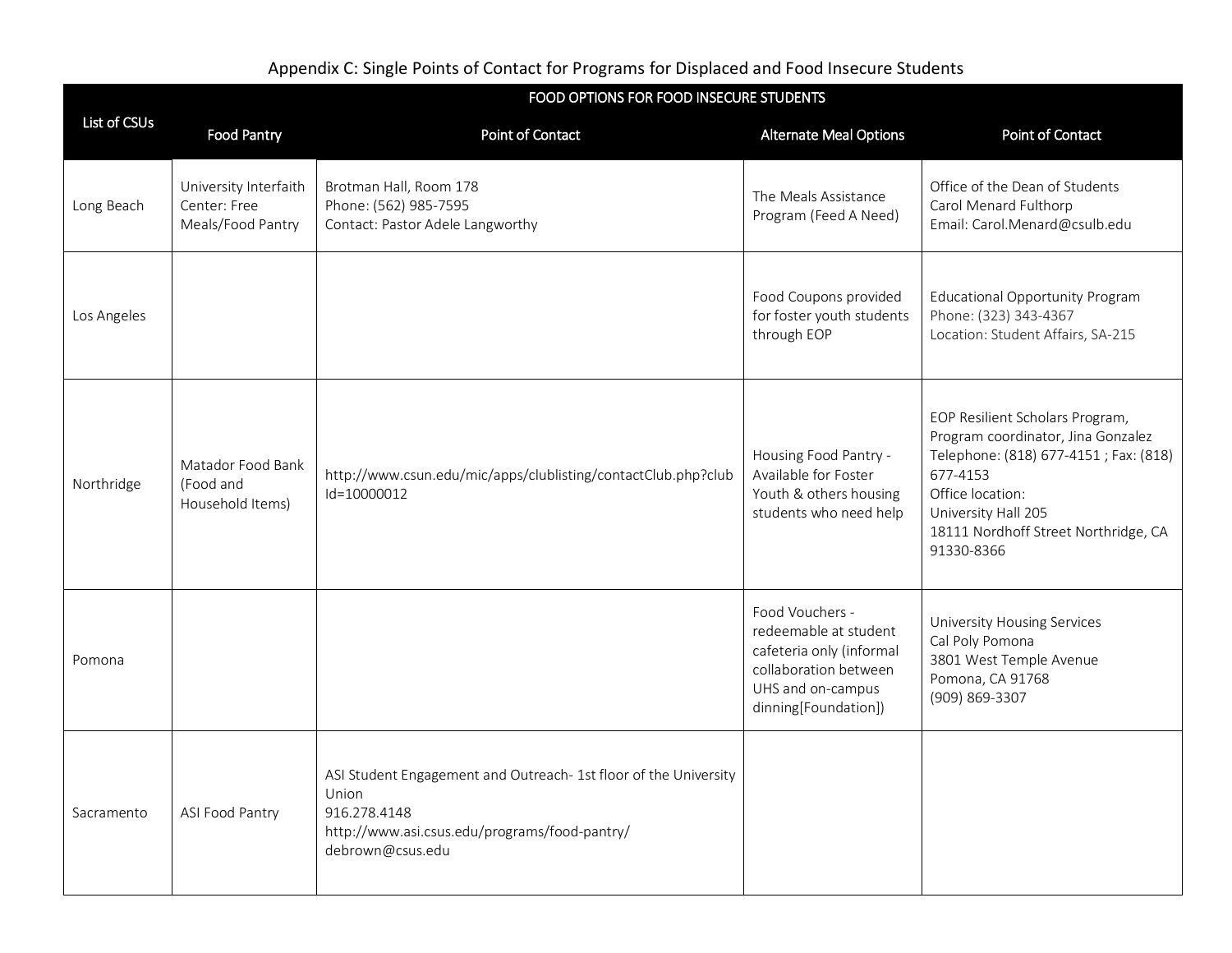|                    | FOOD OPTIONS FOR FOOD INSECURE STUDENTS |                                                                                                                                                            |                                                                                                                                                                                                                    |                                                                                                                                                                     |  |  |
|--------------------|-----------------------------------------|------------------------------------------------------------------------------------------------------------------------------------------------------------|--------------------------------------------------------------------------------------------------------------------------------------------------------------------------------------------------------------------|---------------------------------------------------------------------------------------------------------------------------------------------------------------------|--|--|
| List of CSUs       | <b>Food Pantry</b>                      | <b>Point of Contact</b>                                                                                                                                    | <b>Alternate Meal Options</b>                                                                                                                                                                                      | Point of Contact                                                                                                                                                    |  |  |
| San<br>Bernardino  | The DEN - CSUSB<br>Food Pantry          | The Den<br>5500 University Parkway<br>San Bernardino, CA 92407<br>Faculty Office Building, Room 227<br>Email leaveyourpawprint@csusb.edu<br>(909) 537-7387 | Food Cards - Available for<br>Renaissance Scholars<br>(foster youth) only                                                                                                                                          | EOP Renaissance Scholars Program<br>California State University, San<br>Bernardino<br>5500 University Parkway, UH-395<br>San Bernardino, CA 92407<br>(909) 537-5042 |  |  |
| San Diego          |                                         |                                                                                                                                                            | Economic Crisis Response<br>Team (ECRT) - Referrals<br>to local off-campus food<br>resources                                                                                                                       | ecrt@mail.sdsu.edu                                                                                                                                                  |  |  |
| San Jose           | SJSU Food Shelf                         | Elizabeth Agramont-Justiniano, Food Shelf Program Assistant:<br>elizabeth.agramont-justiniano@sjsu.edu or call 408-924-4125.                               | Referrals to on and off<br>camps food resources via<br>the Student Food<br>Resource website<br>Limited number of<br><b>Emergency Meal Plans</b><br>(For EOP)<br>Gold Cards for the<br>on-campus dinning<br>commons | http://www.sjsu.edu/wellness/foodres<br>ources/                                                                                                                     |  |  |
| San Luis<br>Obispo | Cal Poly Food Pantry                    | Campus Health & Wellbeing<br>Building 27, Lower Level (PULSE office)<br>Phone: 805-756-6181<br>Email Theresa Fagouri: tfagouri@calpoly.edu                 | Meal Vouchers                                                                                                                                                                                                      | Joy Pedersen, Assistant Dean of<br>Students<br>Phone: 805-756-6749<br>Email: jmpeders@calpoly.edu                                                                   |  |  |
| San Marcos         |                                         |                                                                                                                                                            | Reduce Student Hunger<br>Food Distributions                                                                                                                                                                        | Curtis Bovee<br>Bovee004@cougars.csusm.edu                                                                                                                          |  |  |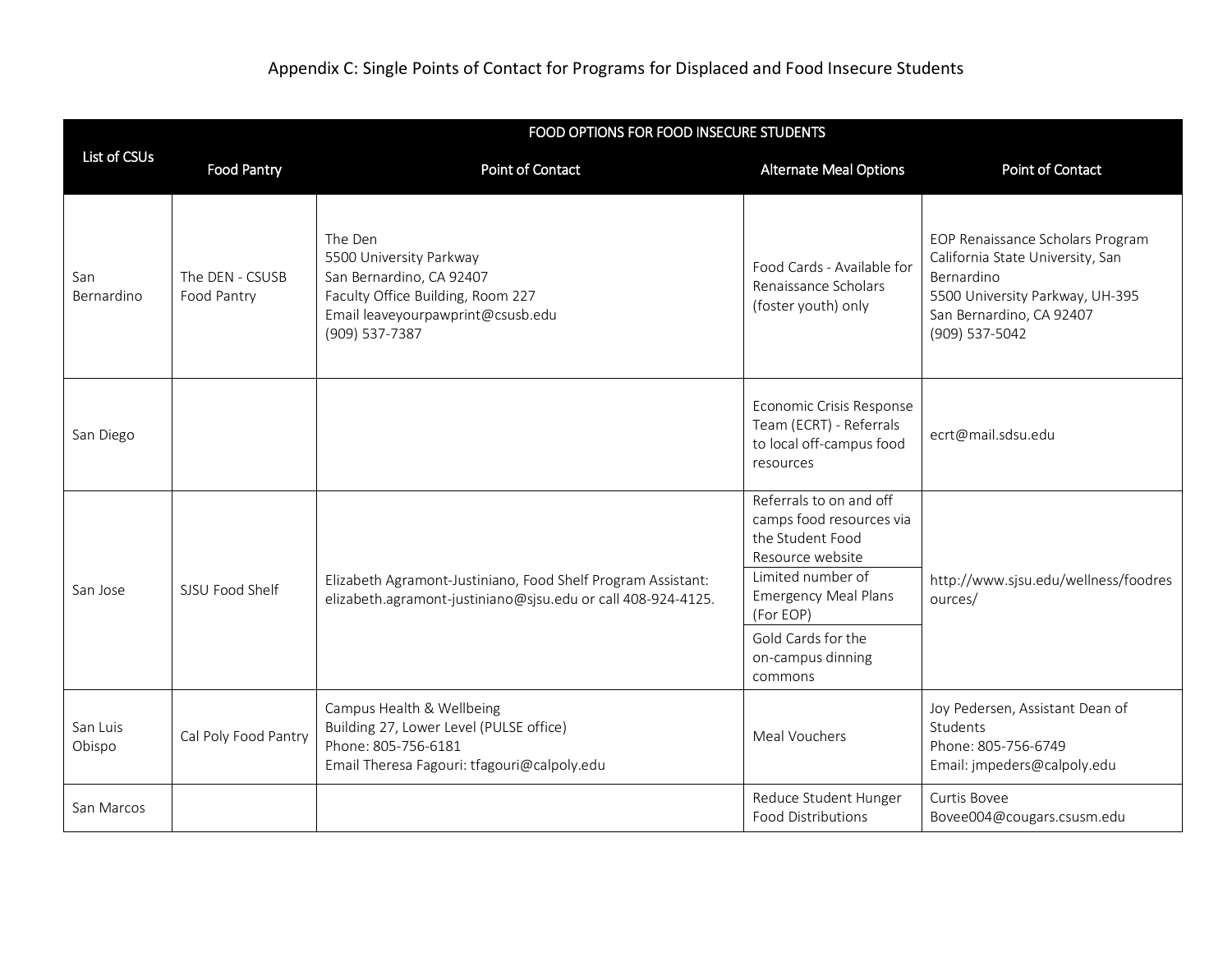|                           | FUNDING OPTIONS FOR FOOD AND HOUSING INSECURE STUDENTS                 |                                                                                                                                                                  |                                                        |                                                                                                                                                                              |
|---------------------------|------------------------------------------------------------------------|------------------------------------------------------------------------------------------------------------------------------------------------------------------|--------------------------------------------------------|------------------------------------------------------------------------------------------------------------------------------------------------------------------------------|
| List of CSUs              | Emergency Funds /<br>Grants                                            | Point of Contact                                                                                                                                                 | Short Term Loan Type<br>Programs                       | Point of Contact                                                                                                                                                             |
| Bakersfield               |                                                                        |                                                                                                                                                                  | Up to \$250 maximum $-$<br>repayment within 45<br>days | Office of Financial Aid and<br>Scholarships<br>9001 Stockdale Highway<br>Bakersfield, CA 93311-1022<br>Phone: (661) 654-3016<br>Fax: (661) 654-6800<br>Email: finaid@csub.ed |
| Chico                     |                                                                        |                                                                                                                                                                  | Up to \$500 maximum -<br>repayment within 90<br>days   | Financial Aid & Scholarship Office<br>Student Services Center (SSC) 250<br>California State University, Chico<br>Chico, CA 95929-0705<br>530-898-6451 finaid@csuchico.edu    |
| Dominguez<br><b>Hills</b> | Faculty & Staff<br>Student Support<br>Grant (Min \$250 -<br>$$1,000$ ) | Financial Aid Office<br>1000 East Victoria Street<br>Carson, CA 90747<br>Welch Hall B-25<br>finaid@csudh.edu<br>Telephone: (310) 243-3691<br>or iheart@csudh.edu |                                                        |                                                                                                                                                                              |
| East Bay                  |                                                                        |                                                                                                                                                                  | Emergency Loan Program                                 | Office of Financial Aid<br>25800 Carlos Bee Boulevard<br>Hayward, CA 94542<br>(510) 885-2784<br>finaid@csueastbay.edu                                                        |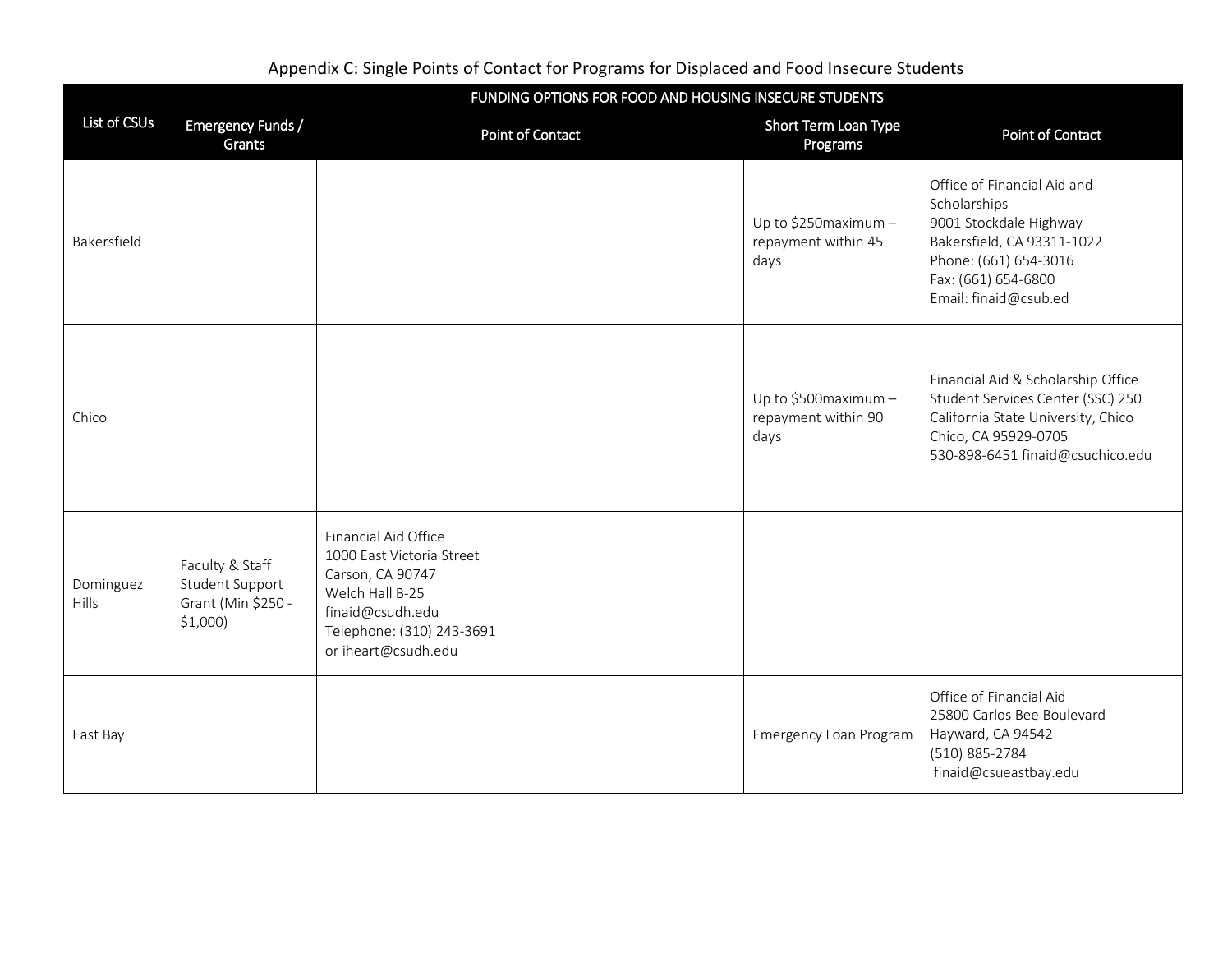|              | FUNDING OPTIONS FOR FOOD AND HOUSING INSECURE STUDENTS |                                                                                          |                                                    |                                                                                                                                                                   |
|--------------|--------------------------------------------------------|------------------------------------------------------------------------------------------|----------------------------------------------------|-------------------------------------------------------------------------------------------------------------------------------------------------------------------|
| List of CSUs | Emergency Funds /<br>Grants                            | Point of Contact                                                                         | Short Term Loan Type<br>Programs                   | Point of Contact                                                                                                                                                  |
| Fresno       | Good Samaritan<br>Fund<br>(up to \$1,500)              | Jessica Medina<br>Email: jemedina@csufresno.edu<br>Phone: (559) 278-0866                 | \$400 - \$600 - repayment<br>due date varies       | Financial Aid<br>5150 North Maple Avenue M/S JA64<br>Fresno, CA 93740<br>P 559.278.2182                                                                           |
| Fullerton    |                                                        |                                                                                          | Up to \$500 - repayment<br>due within 45 days      | Office of Financial Aid<br>California State University, Fullerton<br>P.O. Box 6804, UH 146<br>Fullerton, CA 92834-6804<br>General Information (657) 278-3125      |
| Humboldt     |                                                        |                                                                                          | \$50min-\$500max -<br>repayment due date<br>varies | Humboldt State University<br><b>Student Financial Services</b><br>#1 Harpst Street, Suite 285<br>Arcata, CA 95521-8299<br>Phone: (707) 826-4407                   |
| Long Beach   | <b>Student Emergency</b><br>Grant (Up to \$500)        | Office of the Dean of Students<br>Carol Menard Fulthorp<br>Email: Carol.Menard@csulb.edu |                                                    |                                                                                                                                                                   |
| Los Angeles  |                                                        |                                                                                          | Up to \$250 - Repayment<br>within 30 days          | <b>Student Financial Services</b><br>Tina Mimiaga, Student Loan Services<br>and Collections Supervisor<br>Phone: (323) 343-3596<br>tmimiag@cslanet.calstatela.edu |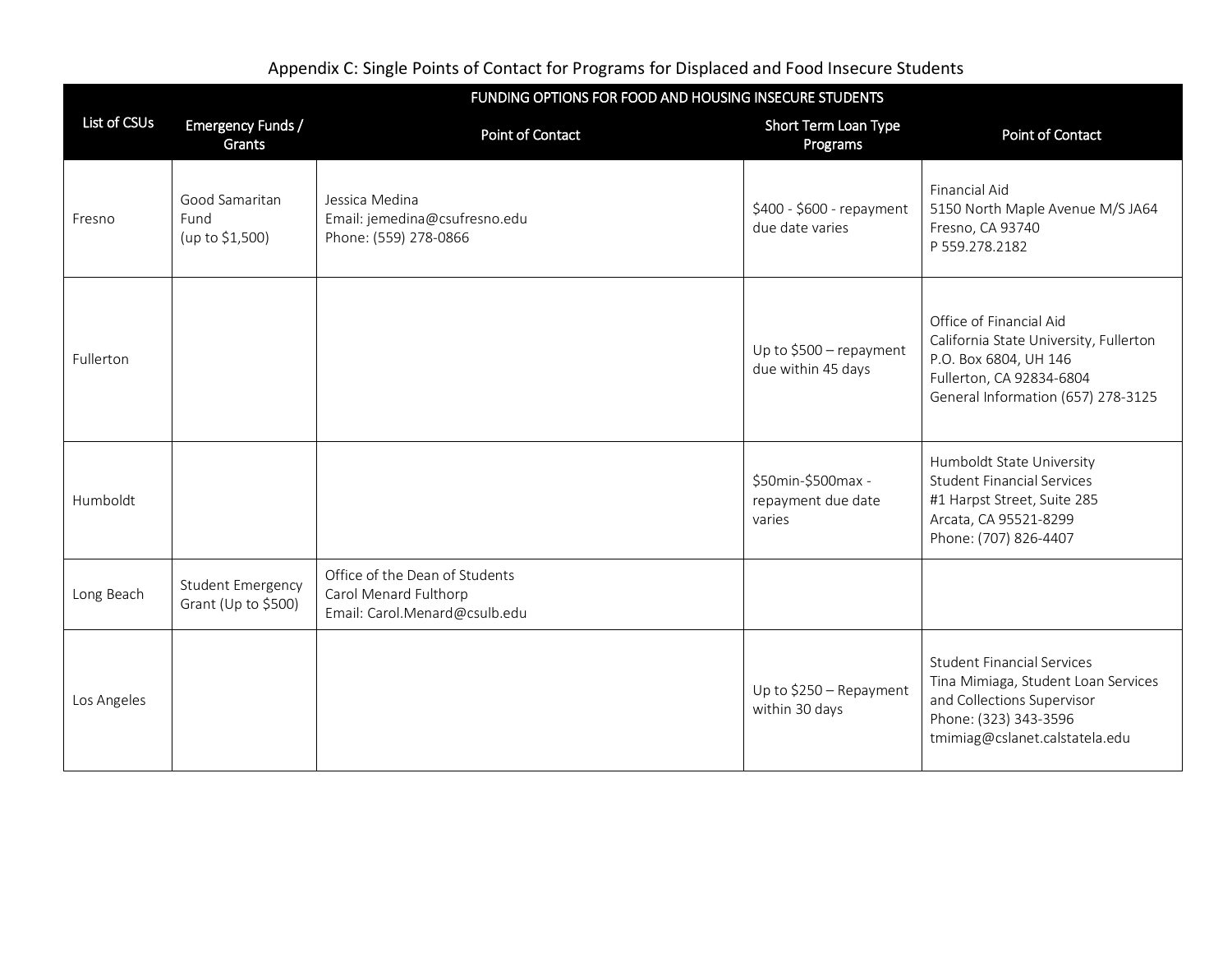|              | FUNDING OPTIONS FOR FOOD AND HOUSING INSECURE STUDENTS                                                                         |                                                                                                                                                                                 |                                                                   |                                                                                                                                                                                            |  |
|--------------|--------------------------------------------------------------------------------------------------------------------------------|---------------------------------------------------------------------------------------------------------------------------------------------------------------------------------|-------------------------------------------------------------------|--------------------------------------------------------------------------------------------------------------------------------------------------------------------------------------------|--|
| List of CSUs | Emergency Funds /<br>Grants                                                                                                    | Point of Contact                                                                                                                                                                | Short Term Loan Type<br>Programs                                  | Point of Contact                                                                                                                                                                           |  |
| Monterey Bay |                                                                                                                                |                                                                                                                                                                                 | Up to \$400 - Charged<br>against students'<br>financial aid award | <b>FINANCIAL AID</b><br>5283 Sixth Avenue<br>Seaside, CA 93955<br>(831) 582-5100<br>financial aid@csumb.edu                                                                                |  |
| Northridge   | Emergency Funds-<br>up to \$1000. Larger<br>amounts can be<br>considered based<br>on situation and<br>ability for<br>repayment | Financial Aid & Scholarship Department<br>18111 Nordhoff Street<br>Northridge, CA 91330-8307<br>1-818-677-4085                                                                  | Up to \$300 - Bookstore<br>Loan                                   | Financial Aid & Scholarship<br>Department<br>18111 Nordhoff Street<br>Northridge, CA 91330-8307<br>1-818-677-4085                                                                          |  |
| Pomona       | For Renaissance<br>Scholars students<br>Only                                                                                   | Renaissance Scholars<br>3801 West Temple Avenue<br>Pomona, California 91768<br>Makeda Bostic<br>(909) 869-3169                                                                  | Up to \$250 - Repayment<br>due date varies                        | California State Polytechnic University,<br>Pomona<br>Student Accounting & Cashiering<br>Services<br>3801 West Temple Avenue<br>Pomona, California 91768<br>(909) 869-2010<br>sacs@cpp.edu |  |
|              | <b>Emergency Grants:</b><br>Cal Poly Pomona<br>Grant $-$ max \$540<br>(\$180 each quarter)                                     | Cal Poly Pomona University Office of Financial Aid & Scholarships<br>3801 W. Temple Ave.<br>Pomona, CA 91768<br>Main Office Number: (909) 869-3700<br>Fax Number (909) 869-4757 |                                                                   |                                                                                                                                                                                            |  |
| Sacramento   | Hornet Proud<br>Fund/Student<br><b>Emergency Grant</b><br>Funds (Up to<br>$$1,500$ )                                           | Office of Student Affairs<br>$(916)$ 278-6060                                                                                                                                   | Amount varies -<br>Repayment within 60<br>days                    | Financial Aid & Scholarships Lassen<br>Hall Lobby<br>6000 J Street<br>Sacramento, CA 95819-6044<br>Phone: (916) 278-6554                                                                   |  |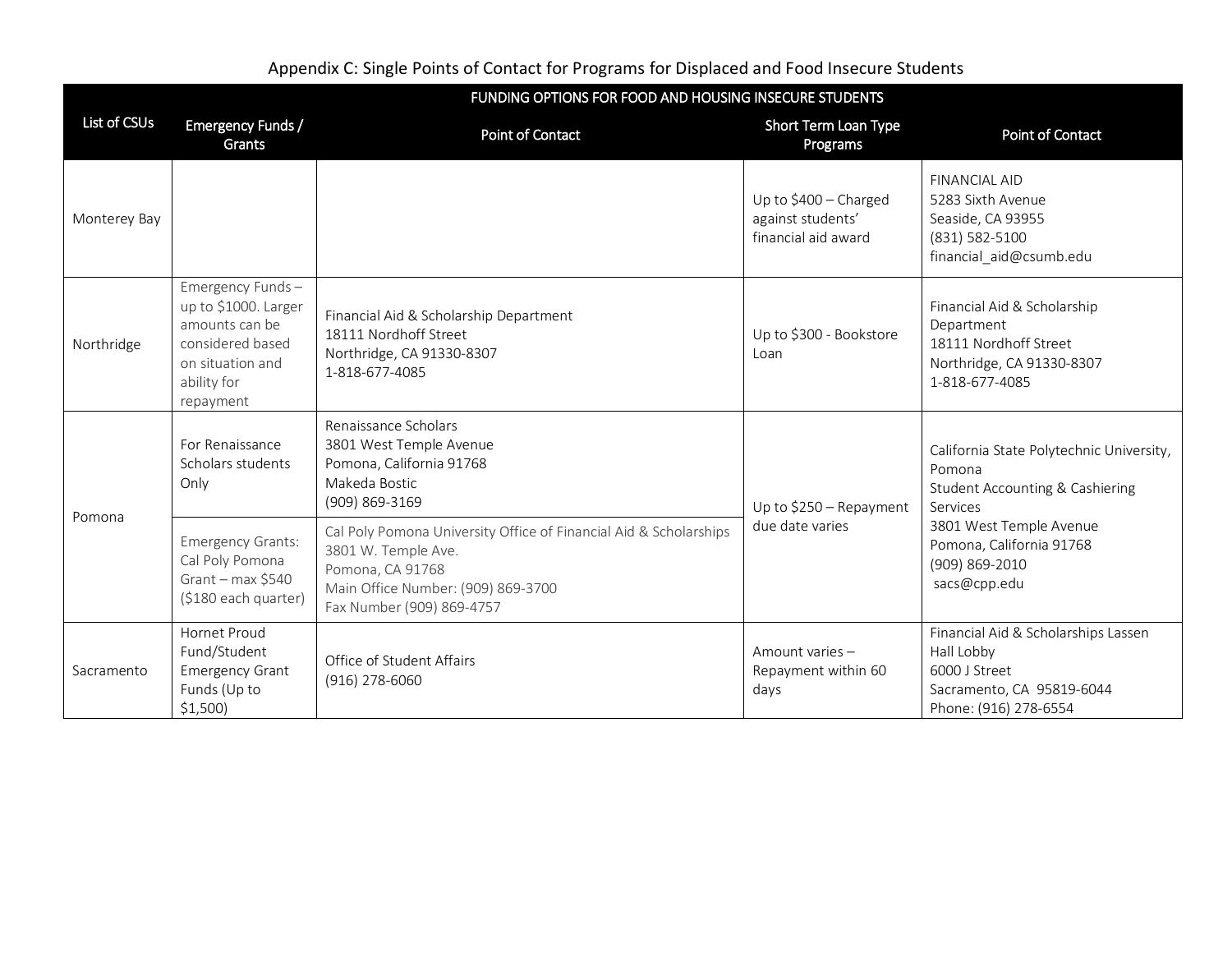|                   | FUNDING OPTIONS FOR FOOD AND HOUSING INSECURE STUDENTS                                                             |                                                                                                                                                                  |                                                                                                                             |                                                                                                                                                              |
|-------------------|--------------------------------------------------------------------------------------------------------------------|------------------------------------------------------------------------------------------------------------------------------------------------------------------|-----------------------------------------------------------------------------------------------------------------------------|--------------------------------------------------------------------------------------------------------------------------------------------------------------|
| List of CSUs      | Emergency Funds /<br>Grants                                                                                        | Point of Contact                                                                                                                                                 | Short Term Loan Type<br>Programs                                                                                            | Point of Contact                                                                                                                                             |
| San<br>Bernardino | Financial support<br>available through<br>Renaissance<br>Scholars for foster<br>youth students for<br>housing/food | EOP Renaissance Scholars Program<br>California State University, San Bernardino<br>5500 University Parkway, UH-395<br>San Bernardino, CA 92407<br>(909) 537-5042 | Short Term Emergency<br>Loans: \$50-\$600 / Major<br>Emergency Loans: Up to<br>100% of tuition (applied<br>to tuition ONLY) | <b>Student Accounts Office</b><br>California State University, San<br>Bernardino<br>5500 University Parkway, San<br>Bernardino CA 92407-2318<br>909-537-5162 |
| San Diego         |                                                                                                                    |                                                                                                                                                                  | Up to \$1,000 -<br>repayment dates vary                                                                                     | <b>Student Account Services</b><br>San Diego State University<br>5500 Campanile Drive<br>San Diego, CA 92182-7425<br>Telephone: 619-594-5253                 |
| San Francisco     |                                                                                                                    |                                                                                                                                                                  | SF State - HOPE Fund<br>Crisis Loan                                                                                         | Kathleen Kelly<br>Assistant to the Interim Associate Vice<br>President & Dean of Students<br>kakelly@sfsu.edu<br>$(415)$ 338-6773                            |
|                   |                                                                                                                    |                                                                                                                                                                  | Up to \$500 - repayment<br>dates vary                                                                                       | Fiscal Services / Loans & Collections<br>1600 Holloway Avenue, ADM 358, San<br>Francisco, CA 94132<br>(415) 338-1728<br>fcalsvcs@sfsu.edu                    |
| San Jose          |                                                                                                                    |                                                                                                                                                                  | Up to \$500 - repayment<br>within 60 days or by the<br>last day of instruction                                              | Bursar's Office<br>One Washington Square<br>San José, CA 95192-0138<br>Phone: 408-924-1601<br>Email: bursar@sjsu.edu                                         |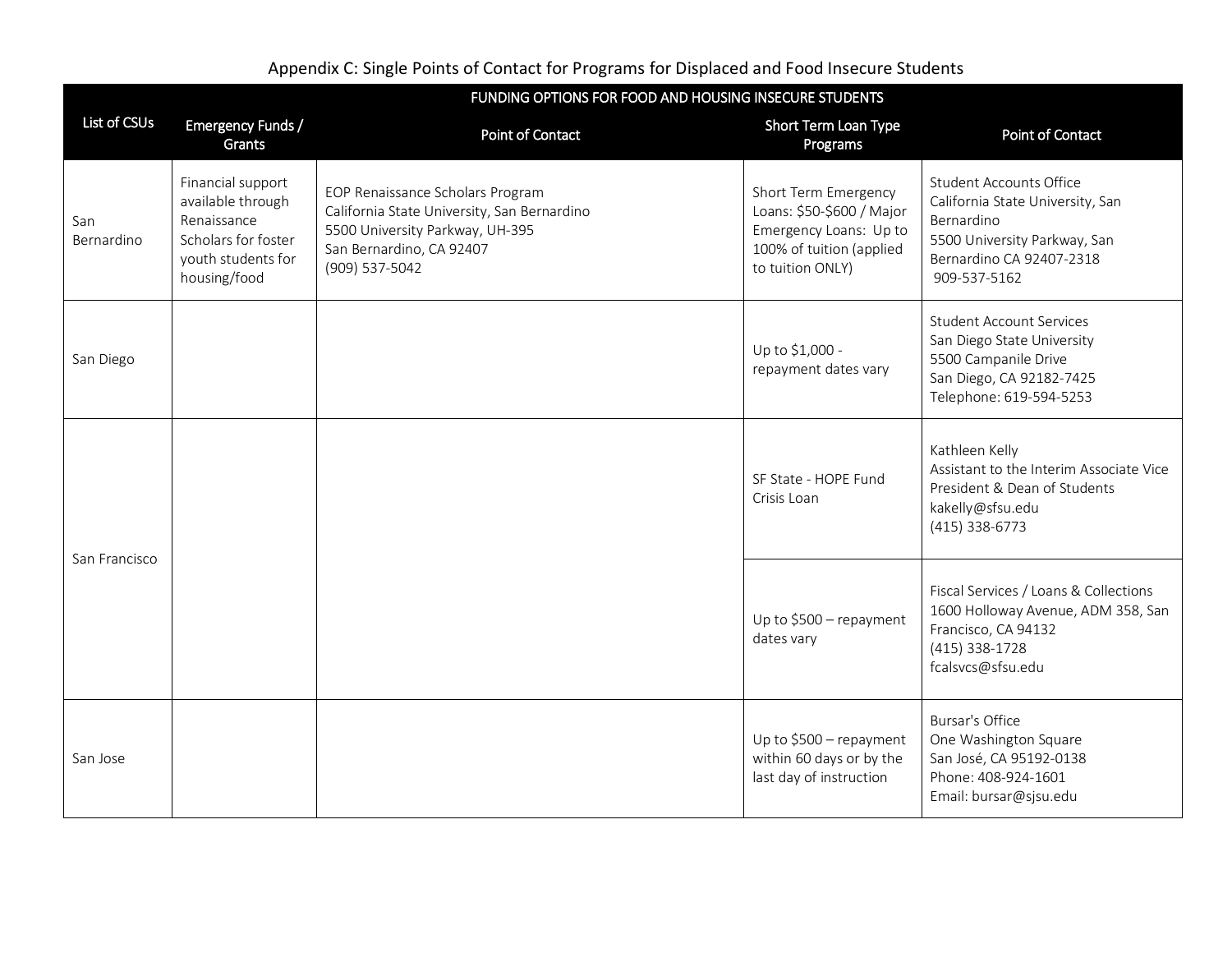|                    | FUNDING OPTIONS FOR FOOD AND HOUSING INSECURE STUDENTS                                                                                                                                                                                                                                                                               |                                                                                                                                    |                                                                                     |                                                                                                                                                                 |  |
|--------------------|--------------------------------------------------------------------------------------------------------------------------------------------------------------------------------------------------------------------------------------------------------------------------------------------------------------------------------------|------------------------------------------------------------------------------------------------------------------------------------|-------------------------------------------------------------------------------------|-----------------------------------------------------------------------------------------------------------------------------------------------------------------|--|
| List of CSUs       | Emergency Funds /<br>Grants                                                                                                                                                                                                                                                                                                          | Point of Contact                                                                                                                   | Short Term Loan Type<br>Programs                                                    | Point of Contact                                                                                                                                                |  |
| San Luis<br>Obispo | Cal Poly Cares<br>Emergency grants<br>to students for:<br>• Academic<br>supplies<br>• Housing<br>• Medical<br>care/supplies<br>• Academic related<br>fees<br>(average amount is<br>\$1,700 per student)<br><b>Professional Dress</b><br>Clothing Closet for<br>students who need<br>professional dress<br>for interviews or<br>work. | Dean of Students Office<br>Building 52-E11                                                                                         | $$300 - $500 -$ repayment<br>period may not exceed<br>90 days                       | Cal Poly Financial Aid Office<br>California Polytechnic State University<br>Administration Building, Room 212<br>San Luis Obispo, CA 93407-0201<br>805.756.7243 |  |
| San Marcos         | <b>Student Emergency</b><br>Fund - ASI                                                                                                                                                                                                                                                                                               | ASI - Student Emergency Fund<br>Email: sef@csusm.edu<br>Call: (760) 750-7627                                                       | Up to $$1,000-$<br>repayment due<br>approximately weeks<br>after the term has begun | Emergency Loan Contact:<br>Marietta Kimball<br>mkimball@csusm.edu<br>(760) 750-4492                                                                             |  |
| Sonoma             |                                                                                                                                                                                                                                                                                                                                      |                                                                                                                                    | Up to \$150 - ASI Short-<br>Term 30 day loan                                        | Associated Students at Sonoma State<br>University<br>1801 East Cotati Ave - Student Center,<br>2nd Floor<br>Rohnert Park, CA 94928<br>707.664.4323              |  |
| Stanislaus         | Financial support<br>available through<br>Promise Scholars for<br>foster youth<br>students for<br>housing                                                                                                                                                                                                                            | Promise Scholars<br>California State University Stanislaus<br>One University Circle<br>Turlock, California 95382<br>(209) 667-3957 | Short Term Loans -<br>repayment due within 30<br>days                               | Financial Aid & Scholarships Office<br>California State University Stanislaus<br>One University Circle<br>Turlock, California 95382<br>(209) 667-3336           |  |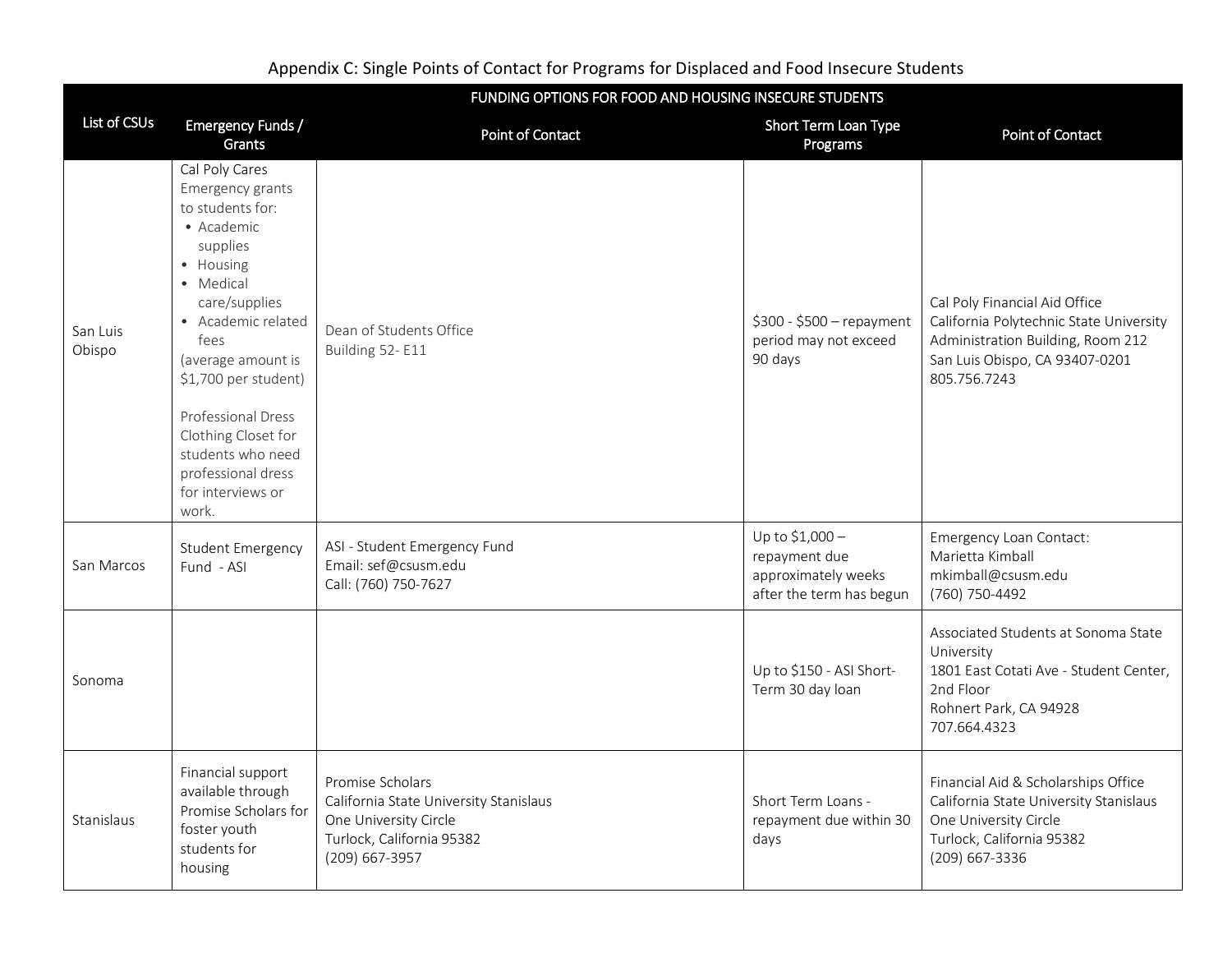|                    | HOUSING OPTIONS FOR DISPLACED STUDENTS                                                                 |                                                                                                                                                                                                                                       |                                                                             |                                                                                                                                                                                                                  |
|--------------------|--------------------------------------------------------------------------------------------------------|---------------------------------------------------------------------------------------------------------------------------------------------------------------------------------------------------------------------------------------|-----------------------------------------------------------------------------|------------------------------------------------------------------------------------------------------------------------------------------------------------------------------------------------------------------|
| List of CSUs       | <b>University Housing</b>                                                                              | Single Point of Contact                                                                                                                                                                                                               | <b>Alternate Housing</b><br>Options                                         | Single Point of Contact                                                                                                                                                                                          |
| Channel<br>Islands |                                                                                                        |                                                                                                                                                                                                                                       | Housing guidance /<br>referrals for Foster Youth<br>Students                | Promoting Achievement Through<br>Hope - PATH Program<br>Leticia Cazares, Foster Youth<br>Counselor<br>leticia.cazares@csuci.edu<br>Telephone: 805-437-3923<br>Email: path.center@csuci.edu                       |
| Chico              | Housing support<br>available to foster<br>youth during<br>holiday breaks -<br>PATH Scholars<br>Program | Marina Fox<br>PATH Scholars Program Coordinator<br>Student Services Center 310<br>California State University, Chico<br>400 West First Street<br>Chico, CA 95929-0710<br>Office: 530-898-6831 Fax: 530-898-4567<br>msfox@csuchico.edu | Referrals to local off-<br>campus resources: 6th<br>Street Center for Youth | Jennifer Barzey, ASW<br>Program Manager<br>130 W. 6th Street<br>Chico, CA 95928<br>Phone: 530-894-8008                                                                                                           |
| Dominguez<br>Hills |                                                                                                        |                                                                                                                                                                                                                                       | Referrals to off-campus<br>housing                                          | Office of Student Life<br>California State University, Dominguez<br>Hills<br>Loker Student Union, Suite 121<br>1000 East Victoria Street<br>Carson, CA 90747<br>Telephone: (310) 243-2081<br>Fax: (310) 217-6926 |
| Fresno             | "Safe Room" -<br>Available for<br>emergency (1-2day)<br>housing needs                                  | University Courtyard<br>5152 N. Barton Ave. M/S RH82<br>Fresno, CA 93740-8013<br>(559) 278-2345                                                                                                                                       |                                                                             |                                                                                                                                                                                                                  |
| Long Beach         | Short-term Housing<br>Assistance Program<br>(up-to 18 days)                                            | Office of the Dean of Students<br>Carol Menard Fulthorp<br>Email: Carol.Menard@csulb.edu                                                                                                                                              |                                                                             |                                                                                                                                                                                                                  |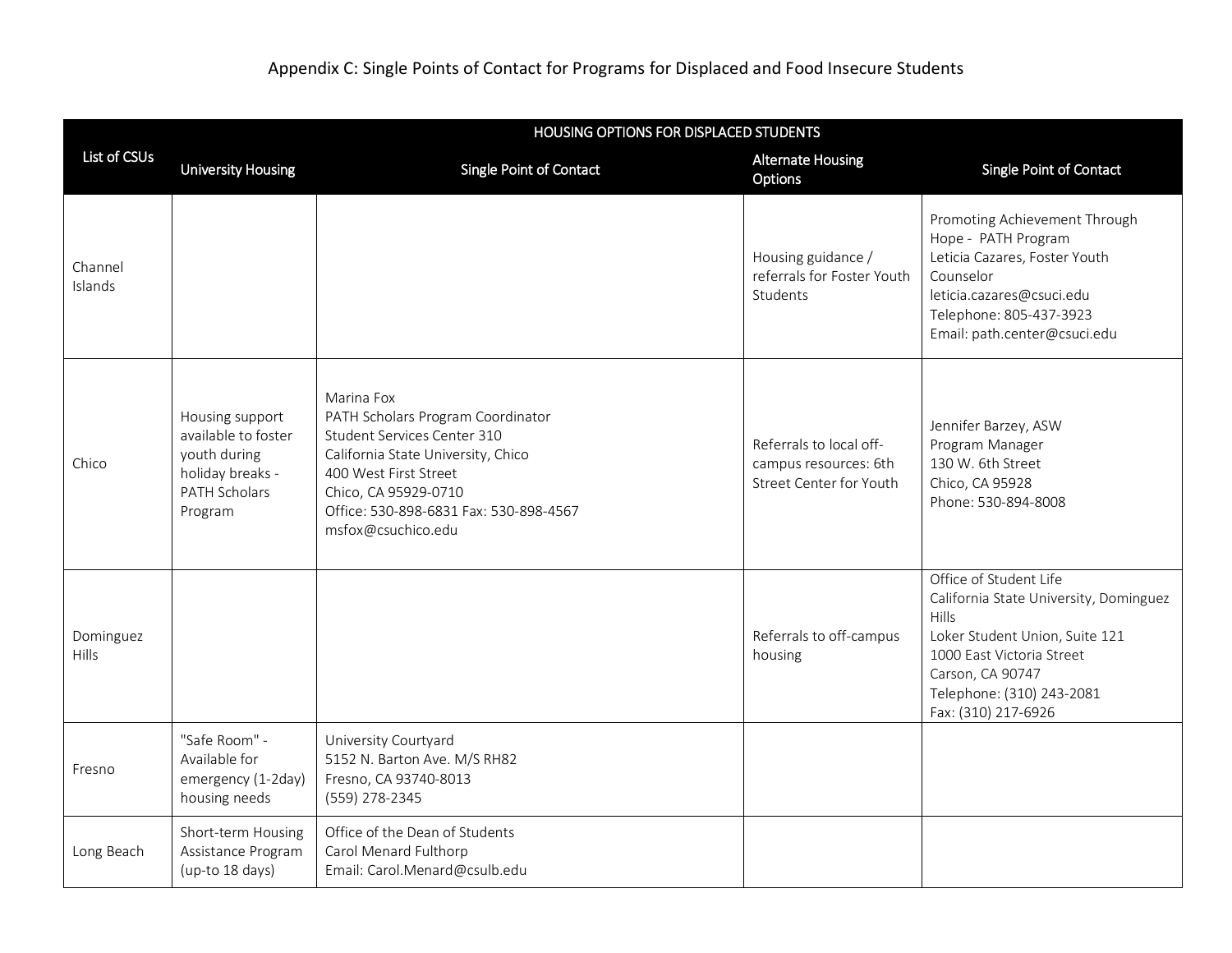|              | HOUSING OPTIONS FOR DISPLACED STUDENTS                                                                          |                                                                                                                                                       |                                                                                                |                                                                                                       |
|--------------|-----------------------------------------------------------------------------------------------------------------|-------------------------------------------------------------------------------------------------------------------------------------------------------|------------------------------------------------------------------------------------------------|-------------------------------------------------------------------------------------------------------|
| List of CSUs | <b>University Housing</b>                                                                                       | Single Point of Contact                                                                                                                               | <b>Alternate Housing</b><br>Options                                                            | Single Point of Contact                                                                               |
| Los Angeles  | Referral to the<br>University Housing<br>Services for linkage<br>to on and off<br>campus resources              | <b>Housing Services</b><br>5300 Paseo Rancho Castilla,<br>Los Angeles, CA 90032<br>Phone (323) 343-4800<br>Fax (323) 343-6465                         |                                                                                                |                                                                                                       |
|              | Summer housing<br>funds for foster<br>youth students                                                            | <b>Educational Opportunity Program</b><br>Phone: (323) 343-4367<br>Location: Student Affairs, SA-215                                                  | Referrals are made to<br>off-campus housing<br>resources for EOP/Foster<br>youth students      |                                                                                                       |
| Maritime     | Mandatory<br>residency<br>requirement for<br>enrolled undergrad<br>students<br>(exemption options<br>available) | Housing and Residential Life<br>200 Maritime Academy Drive<br>Vallejo, CA 94590<br>$(707)$ 654 - 1400                                                 | Connecting students to<br>other students during<br>summer months for/as<br>potential roommates | Housing and Residential Life<br>200 Maritime Academy Drive<br>Vallejo, CA 94590<br>$(707)$ 654 - 1400 |
| Northridge   | Housing support<br>available for foster<br>youth through EOP<br>Resilient Scholars<br>program                   | <b>EOP Resilient Scholars</b><br>University Hall 205<br>18111 Nordhoff Street Northridge, CA 91330-8366<br>Gina Gonzalez<br>Telephone: (818) 677-4151 |                                                                                                |                                                                                                       |
|              | If space is available -<br>accommodates<br>students with<br>housing needs                                       | Student Housing and Conference Services<br>Pacific Willow Hall, building 6<br>17950 Lassen St.<br>Northridge, CA 91325<br>(818) 677-2160              | Referrals to local off-<br>campus housing<br>resources                                         |                                                                                                       |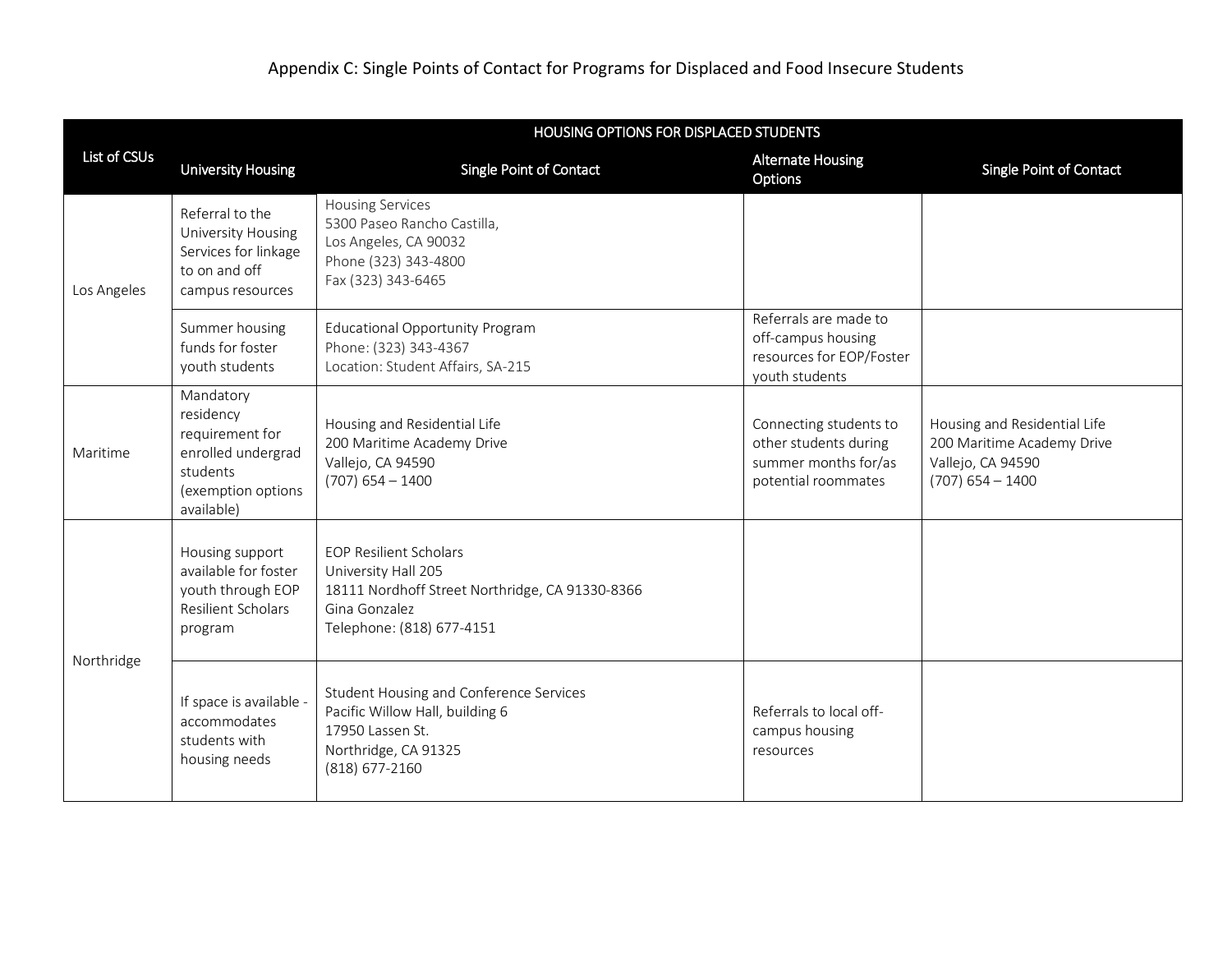|                   | HOUSING OPTIONS FOR DISPLACED STUDENTS                                                       |                                                                                                                |                                                                                                  |                                                                                                                  |  |
|-------------------|----------------------------------------------------------------------------------------------|----------------------------------------------------------------------------------------------------------------|--------------------------------------------------------------------------------------------------|------------------------------------------------------------------------------------------------------------------|--|
| List of CSUs      | <b>University Housing</b>                                                                    | Single Point of Contact                                                                                        | <b>Alternate Housing</b><br>Options                                                              | Single Point of Contact                                                                                          |  |
| Pomona            |                                                                                              |                                                                                                                | HUD-VASH Vouchers - for<br>Student Veterans /<br>Referrals to off-campus<br>VA housing resources | Veterans Resource Center<br>Elke Azpeitia<br>Veterans Services Coordinator<br>909.869.2782<br>emazpeitia@cpp.edu |  |
|                   | Housing support for<br>foster youth<br>student through<br>Renaissance<br>Scholars            | Renaissance Scholars<br>3801 West Temple Avenue<br>Pomona, California 91768<br>Makeda Bostic<br>(909) 869-3169 | Referrals to local off-<br>campus housing<br>resources                                           |                                                                                                                  |  |
|                   | 6 "Safe rooms" -<br>Available for<br>emergency housing<br>needs                              | University Housing Services (Building 59)<br>3801 West Temple Avenue<br>Pomona, CA 91768<br>(909) 869-3307     | Referrals to local off-<br>campus housing<br>resources                                           |                                                                                                                  |  |
| San<br>Bernardino | 15 beds available<br>for Renaissance<br>Scholars only - For<br>summer /<br>emergency housing | Housing and Residential Life<br>6000 University Pkwy.<br>San Bernardino, CA 92407<br>(909) 537-4155            |                                                                                                  |                                                                                                                  |  |
| San Diego         |                                                                                              |                                                                                                                | Economic Crisis Response<br>Team (CERT) - Referrals<br>to local off-campus<br>housing resources  | ecrt@mail.sdsu.edu                                                                                               |  |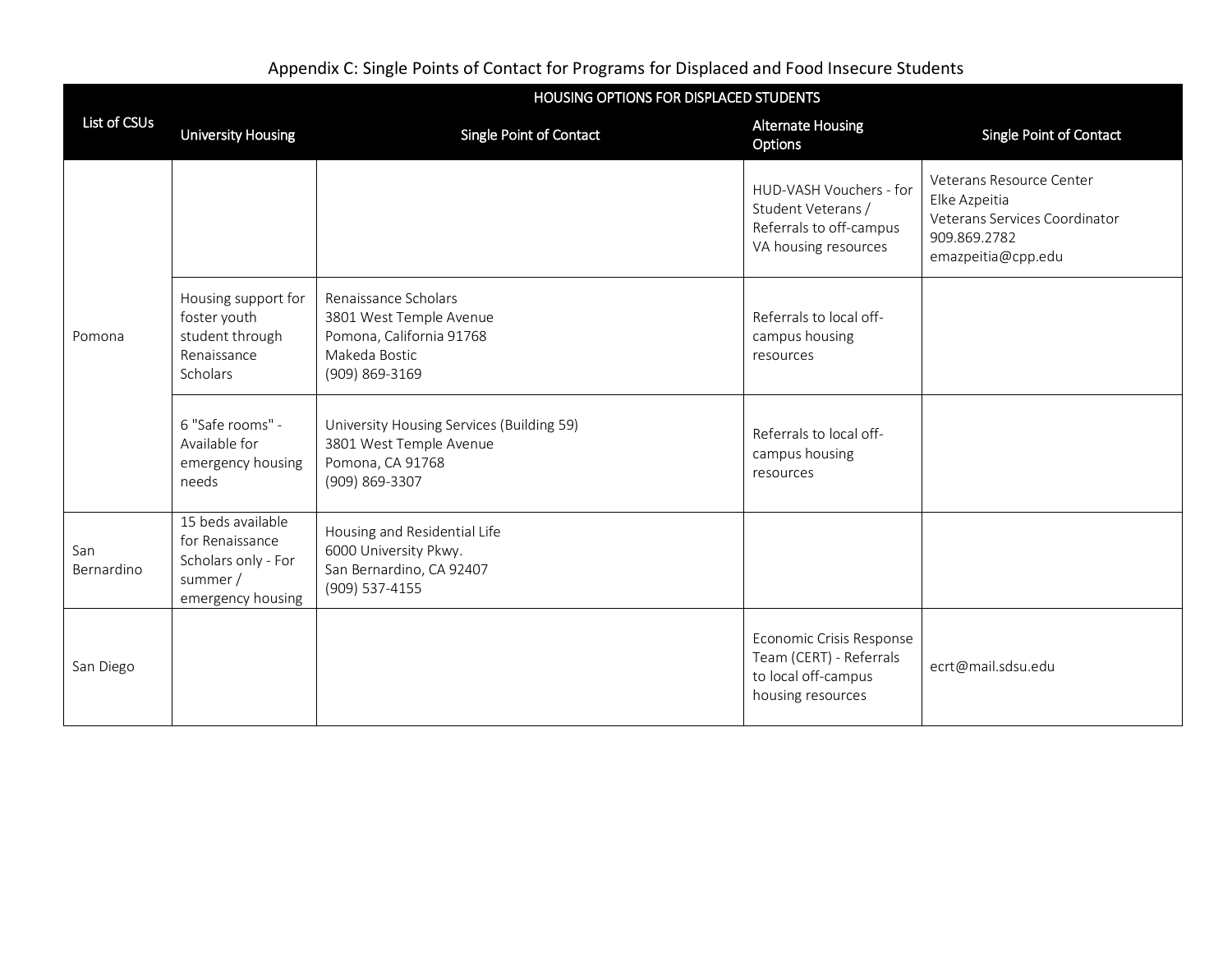|                     | HOUSING OPTIONS FOR DISPLACED STUDENTS                                                 |                                                                                                                                       |                                                                                                                                                                     |                                            |  |
|---------------------|----------------------------------------------------------------------------------------|---------------------------------------------------------------------------------------------------------------------------------------|---------------------------------------------------------------------------------------------------------------------------------------------------------------------|--------------------------------------------|--|
| List of CSUs        | <b>University Housing</b>                                                              | Single Point of Contact                                                                                                               | <b>Alternate Housing</b><br>Options                                                                                                                                 | Single Point of Contact                    |  |
| San Francisco       | Temporary housing<br>in the dorms - If<br>space is available                           | Dean of Students<br>1600 Holloway Avenue San Francisco,<br>CA 94132, SSB, Suite 403<br>Phone: (415) 338-3888<br>E-mail: life@sfsu.edu |                                                                                                                                                                     |                                            |  |
| San Louis<br>Obispo | Cal Poly Cares<br>provides displaced<br>students on-campus<br>housing at no-<br>charge | Dean of Students Office<br>Building 52-E11                                                                                            | Cal Poly Cares provides<br>displaced students off-<br>campus housing at little<br>or no-charge if they are<br>unable to be<br>accommodated in<br>university housing | Dean of Students Office<br>Building 52-E11 |  |
| Stanislaus          | Housing support for<br>foster youth<br>students through<br>Promise Scholars            | Promise Scholars<br>California State University Stanislaus<br>One University Circle<br>Turlock, California 95382<br>(209) 667-3957    |                                                                                                                                                                     |                                            |  |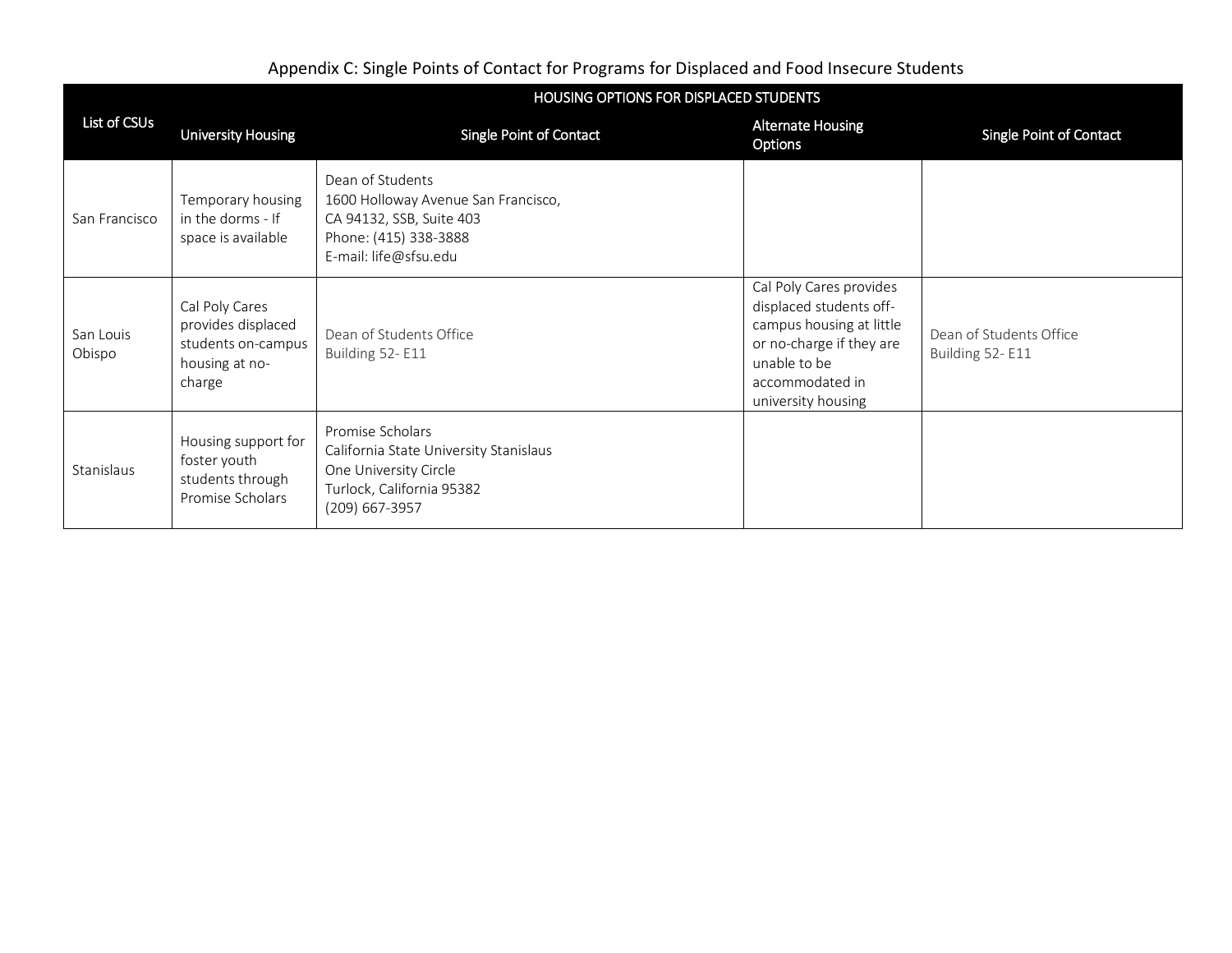### Appendix D: Qualitative Data Related to Findings and Recommendations

### Incorporation of student needs as a part of the student success directives and the university mission; actively seeking and developing strategies

Five campuses with expansive programs specifically designed to address support for students experiencing food insecurity and/or displacement described purposeful program development processes based on a clear perception of the need, institutional support at all levels, and an investment of time and financial support for services.

Developing a program. *So we spent about a year trying to identify location, identify our allies, identify resources in order to really start to build up our practices and so that way when we were able to be close to launch we knew that…hopefully we knew that once we launched we would actually have a pretty solid response as far as students use, faculty support, staff support in which we've been blessed it the sense that everybody has really come and wrapped their arms around [the food pantry] and being able to support it.* 

*…originally when we did a lot of our start-up research we contacted one school and we asked the question of how do you reduce the stigma on your campus and they said, "what are you talking about? We don't know anything about that". Well, they had been doing this for 20 years, having a food pantry on campus. There is no stigma because it's just another resource students know about. We hope here at [our campus] that hopefully it won't take 20 years but hopefully within a few years we can say that there is no stigma here on our campus either because our students know this is a resource that is available to them to help them be successful just like any other.* 

Single Points of Contact. *I think the key thing that I need to be doing is being the kind of in between person between the front line people who are doing some tremendous work and being creative about how to serve the students, how to meet this need, I need to continue to be that person looking for ways that we get the organizational support that we need.* 

Institutional Philosophy. *[Housing and food] fits into a larger umbrella of just what is wellness about and how much is wellness some of our responsibility and helping students to be successful. I think a comprehensive notion of wellness includes vocation, includes multicultural, includes emotional, and includes just physical. So in the larger umbrella, I think this is very much what the university ought to be about because I think we're wanting to promote a comprehensive or organic view of wellness.*

# Expressed aspirational thinking to support students, restrained by actual or perceived institutional barriers

Many interviewees recounted instances where they responded to students on a case-by-case basis; however, no systemic or programmatic approach had been employed. Participants articulated a consistent fear that if programs and services were developed, there would not be enough resources to support their needs.